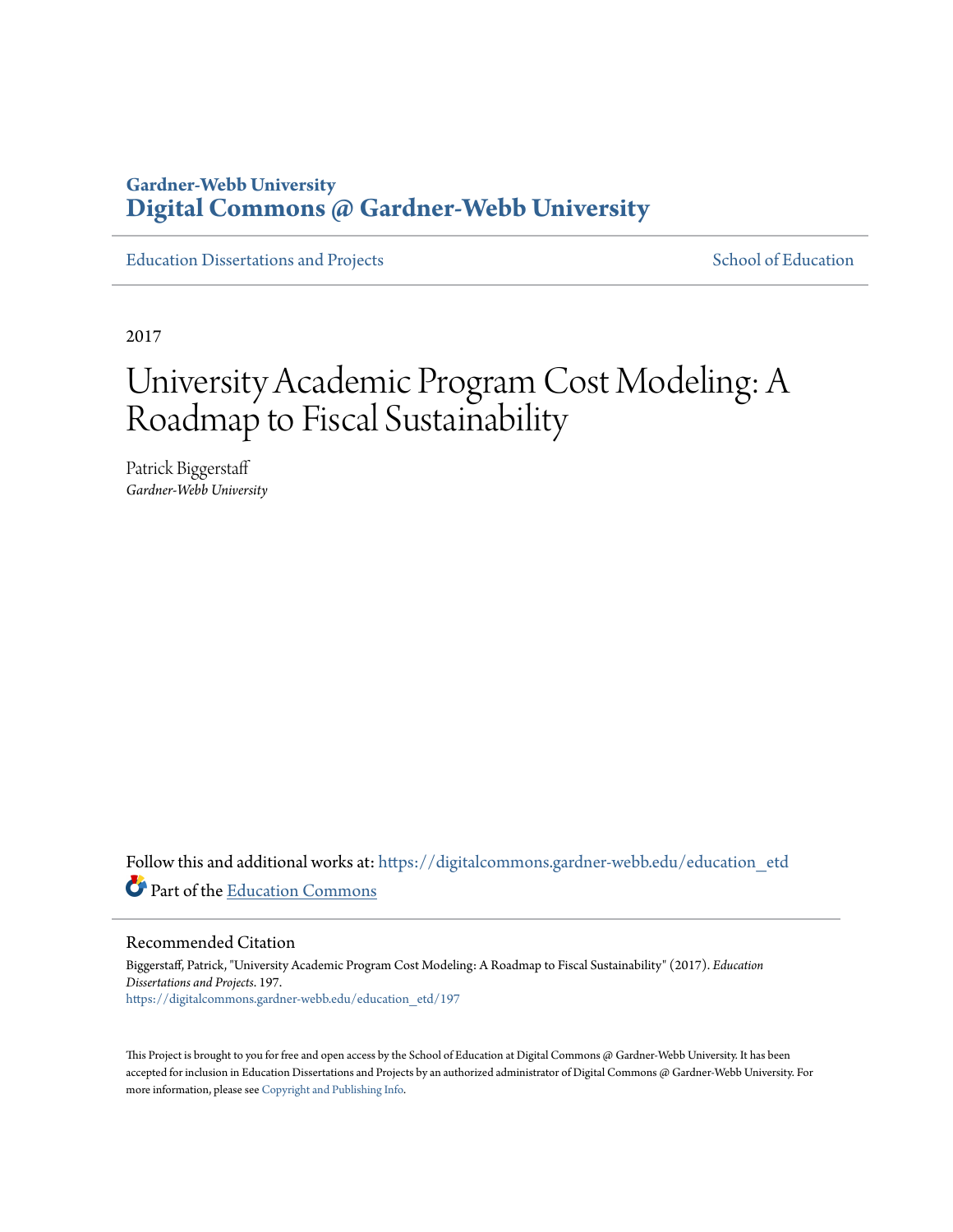# Consultancy Project Executive Summary

| Organization:             | <b>Wingate University</b>                                                        |
|---------------------------|----------------------------------------------------------------------------------|
| <b>Project Title:</b>     | University Academic Program Cost Modeling:<br>A Roadmap to Fiscal Sustainability |
| Candidate:                | Patrick Biggerstaff, MBA                                                         |
| <b>Consultancy Coach:</b> | John D. Balls, Ed.D.<br><b>Gardner-Webb University</b>                           |
| Defense Date:             | July 7, 2017                                                                     |
| Authorized by:            | T. Rhett Brown, Ed.D.<br>President<br><b>Wingate University</b>                  |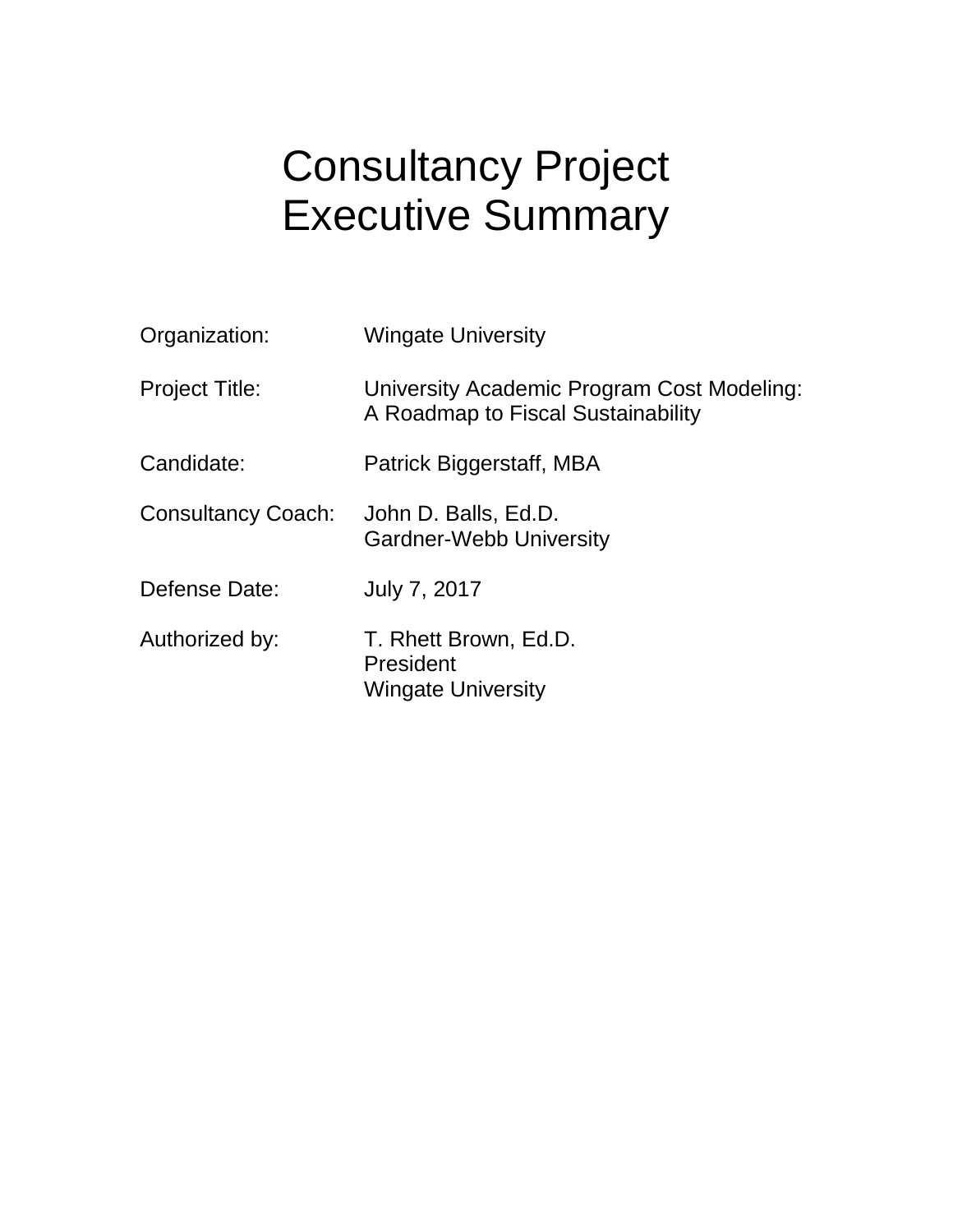# **Acknowledgments**

A special thank you to Dr. John Balls for the encouragement and support for developing this model. Without Dr. Balls's patience and experience, this project would have become too large to ever have completed. To Dr. Rhett Brown for his trust, support, and encouragement. Dr. Brown was also key in the development for the idea of the project. To Amanda Smith for my too many to count calls and visits seeking to understand the university budget and operations. Her patience and willingness to help made the project possible. To many others for their ideas, support, and time: Scott Hunsucker, Heather Miller, Sam Petoskey, Bill Durham, Helen Tate, Joe Patterson, Michael Reynolds, Peter Frank, and Peter Mitchell. Most of all, I need to thank my wife, Elizabeth Biggerstaff, without whom I would not have had the confidence to purse this degree; for the countless weekends and nights I was away working while she worked full-time, cared for three young children, and ran our household. She never complained and always managed to lift me up. Without her, this project would not have been possible.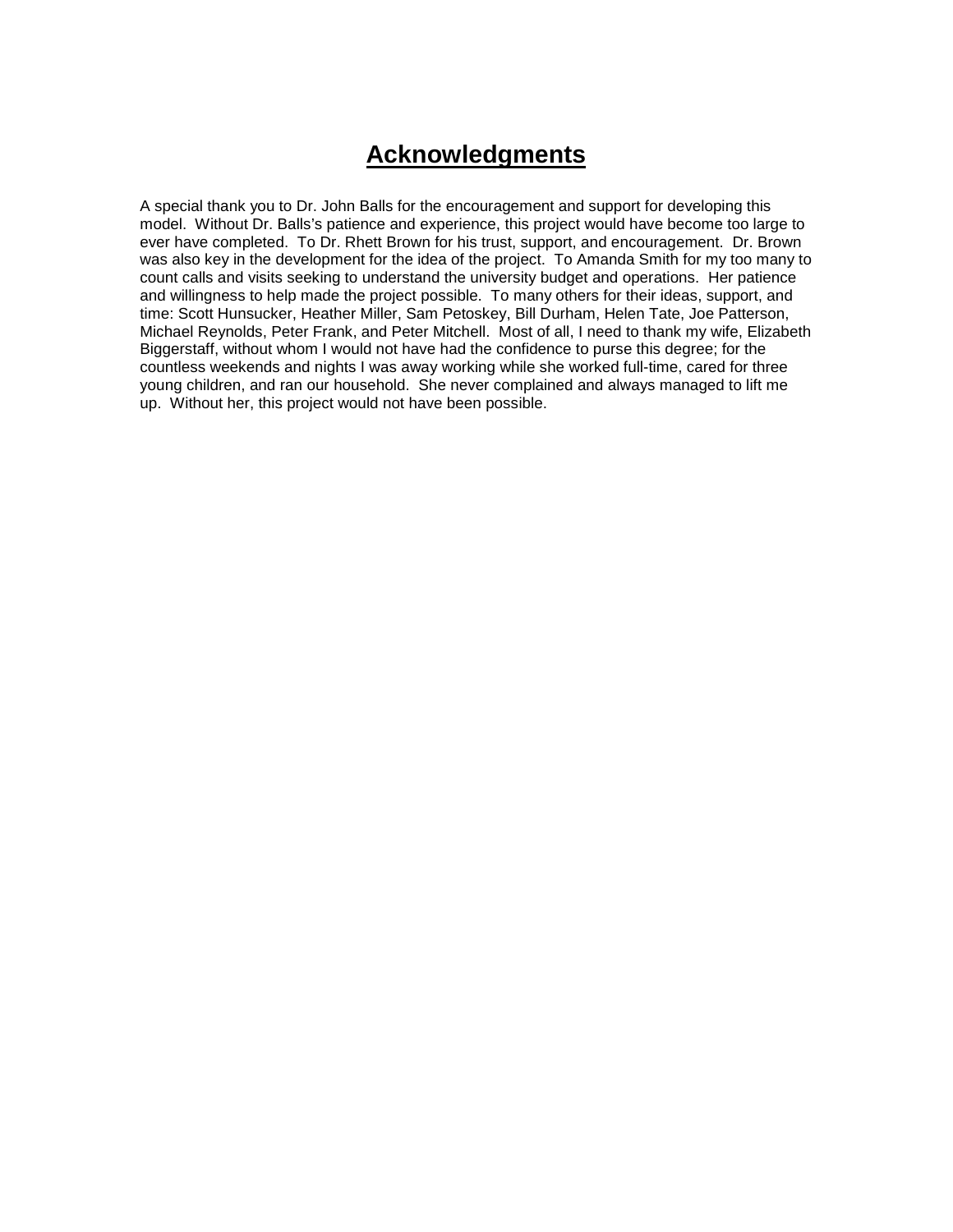# **Abstract**

University Academic Program Cost Modeling: A Roadmap to Fiscal Sustainability. Biggerstaff, David Patrick, 2017, Consultancy Project, Gardner-Webb University, Digital Commons/financial, budget, academic, program, university, college, sustainability, efficiency, effectiveness, fiscal, cost model

Fiscal sustainability has plagued institutions of higher education for as long as universities have existed. Colleges and universities must gain a better understanding of the cost to teach our students and the fiscal performance of our academic programs to survive. Understanding how we construct and arrange resources around the essential academic delivery will allow university leadership to better align program decisions with financial sustainability. This project outlines a financial analytics dashboard showing the fiscal impact of academic programs for strategic operational planning and design at institutions of higher education. The dashboard developed was built on a common unit of measurement, the credit hour, and revenue and expense allocated to each academic unit through an adopted methodology framework. The resulting product is a net cost model for full-program analysis and per-unit analysis. The analysis required the mitigation of significant organizational culture risks as dashboard results reveal objective financial performance data. This model does not measure program performance as it relates to academic success or institutional effectiveness. The final product provides a working analytics dashboard outlining the fiscal production and outcomes for each undergraduate and graduate program at the university.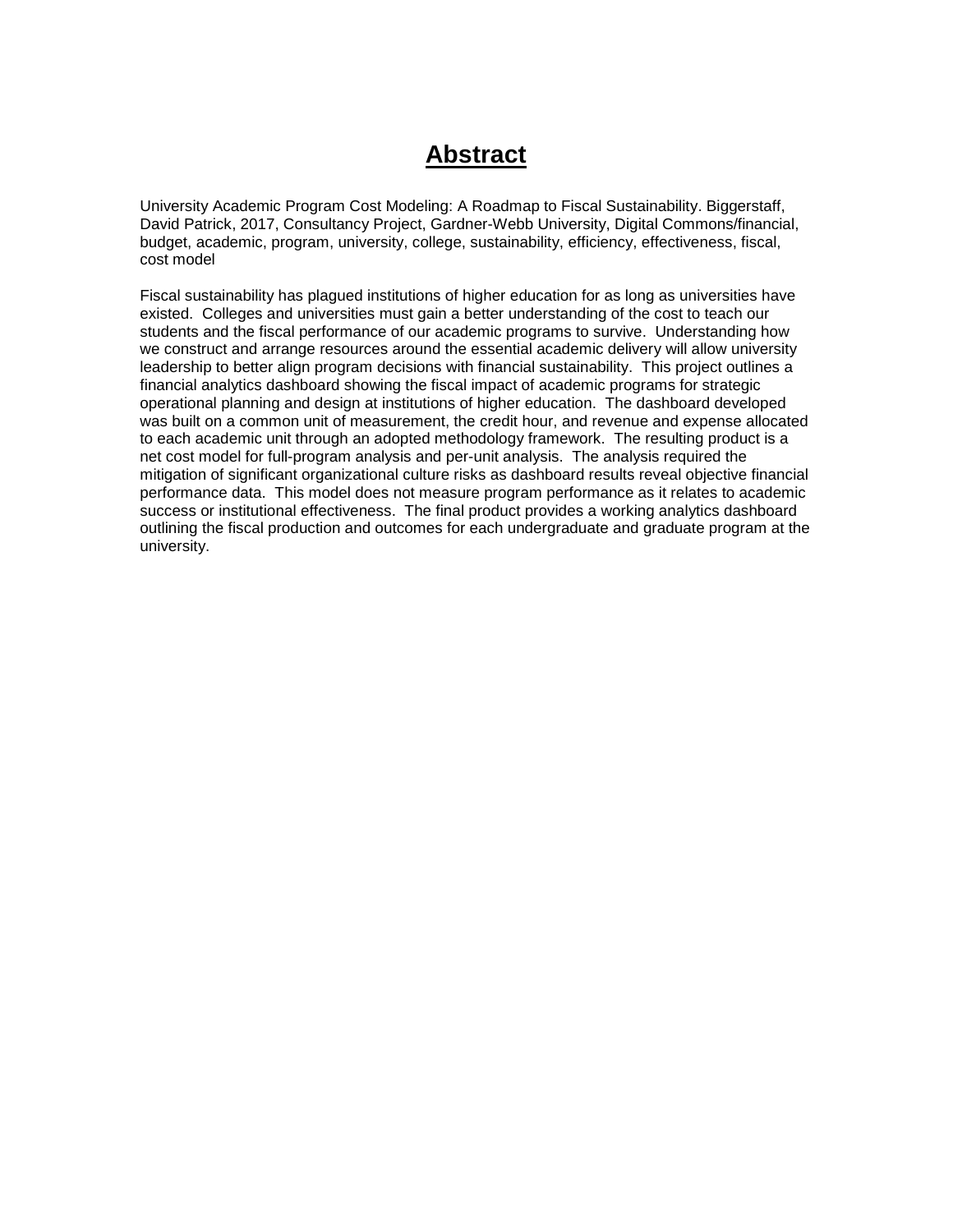| $\mathbf 1$    |                |    |  |
|----------------|----------------|----|--|
|                | 1.1            |    |  |
|                | 1.2            |    |  |
|                | 1.3            |    |  |
| $\overline{2}$ |                |    |  |
|                | 2.1<br>2.1.1   |    |  |
|                | 2.1.2<br>2.1.3 |    |  |
|                | 2.2            |    |  |
|                | 2.2.1<br>2.2.2 |    |  |
|                | 2.2.3          |    |  |
|                | 2.3            |    |  |
| 3              |                |    |  |
|                | 3.1<br>3.2     |    |  |
| 4              |                |    |  |
|                | 4.1            |    |  |
|                | 4.2<br>4.3     |    |  |
|                | 4.4            |    |  |
|                | 4.4.1          |    |  |
| 5              |                |    |  |
| 6              |                |    |  |
|                | 6.1            |    |  |
| 7              |                |    |  |
| 8              |                |    |  |
| 9              |                |    |  |
|                | 9.1<br>9.2     | 14 |  |
|                | 9.3            |    |  |
|                |                |    |  |
|                |                |    |  |
|                |                |    |  |
|                |                |    |  |
|                |                |    |  |

### **Table of Contents**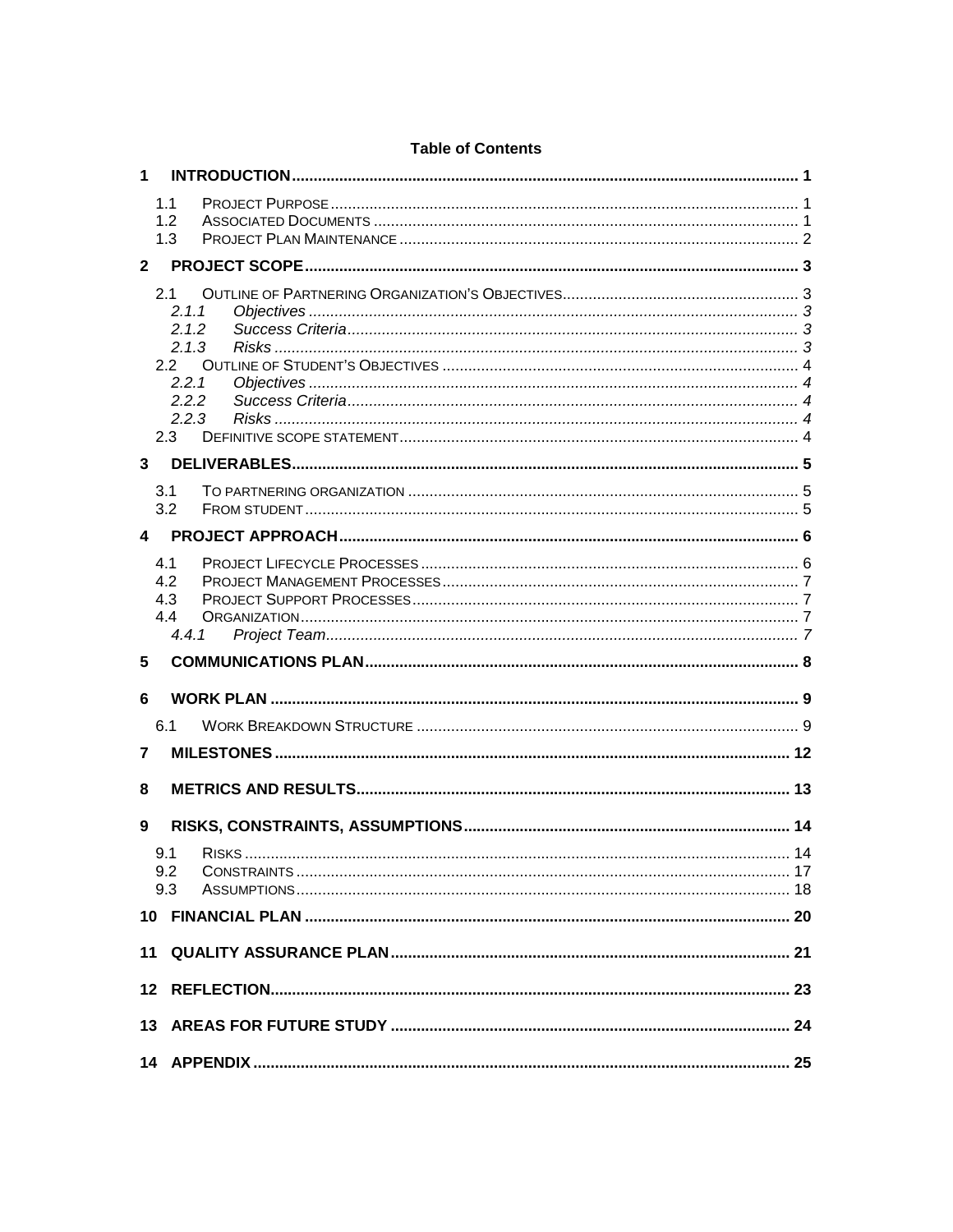### <span id="page-5-0"></span>**1 Introduction**

#### <span id="page-5-1"></span>*1.1 Project Purpose*

Understandably, universities often inadvertently make de facto business decisions/commitments while purposefully designing and implementing academic programs. Many times, these programs are conceptualized within the academy with very little consideration given to the financial burden or benefit to other programs and/or the university in whole. There are certainly many good examples of well thought-out programs that take both academic and comprehensive operational considerations into account; but I daresay this is not the rule. With the evolution of higher education, the demands of a more competitive and global job-market and the sheer volume of higher education competitors, universities must function more efficiently and effectively.

For the 2013-2014 fiscal year, Wingate University recognized over \$85 million in gross revenues and an overall enrollment of 3,000 students. Since 2000, Wingate University has experienced a 133% total enrollment increase. Associated with enrollment growth, the university has experienced over 247% growth in gross revenues. This level of growth during this short time by a private, nonprofit institution of higher education is a statistical outlier. Additionally, Wingate has financed much of the growth through cash, essentially illustrating incredible growth without significant debt leveraging. Growth was accelerated by changes to the financial aid distribution system, undergraduate and graduate program additions, and other aggregated institutional successes and initiatives.

After 14 years of unprecedented growth, Wingate University is going through a period of stabilization, strategic alignment and planning, and by happenstance a chief executive leadership change that has existed for 23 years. Enrollment projections and potential program expansion show the possibility for continued growth. In the past 10 years, Wingate has added a School of Pharmacy, a Physician's Assistant Program, a Nursing Program, and a Physical Therapy program. These programs have had a major impact on enrollment and university operations. While these programs require exclusive admission into each program, they have all contributed to a secondary increase in undergraduate enrollment and impacted our science undergraduate programs. The comprehensive financial impact this secondary enrollment has had on undergraduate operations and academy is unclear.

While Wingate has maintained healthy and broad fiscal management during the past 14 years, the university lacks a comprehensive and detailed understanding of fiscal program performance. Critical to the long-term success of the university is the fiscal sustainability of all operations, especially those directly related to academic delivery. Understanding how we construct and arrange resources around the essential academic delivery will allow university leadership to better align program decisions with financial sustainability. Simply put, this project will outline financial analytics showing the fiscal impact of academic programs for strategic operational planning and design at institutions of higher education.

#### <span id="page-5-2"></span>*1.2 Associated Documents*

Final Defense PowerPoint in Appendix.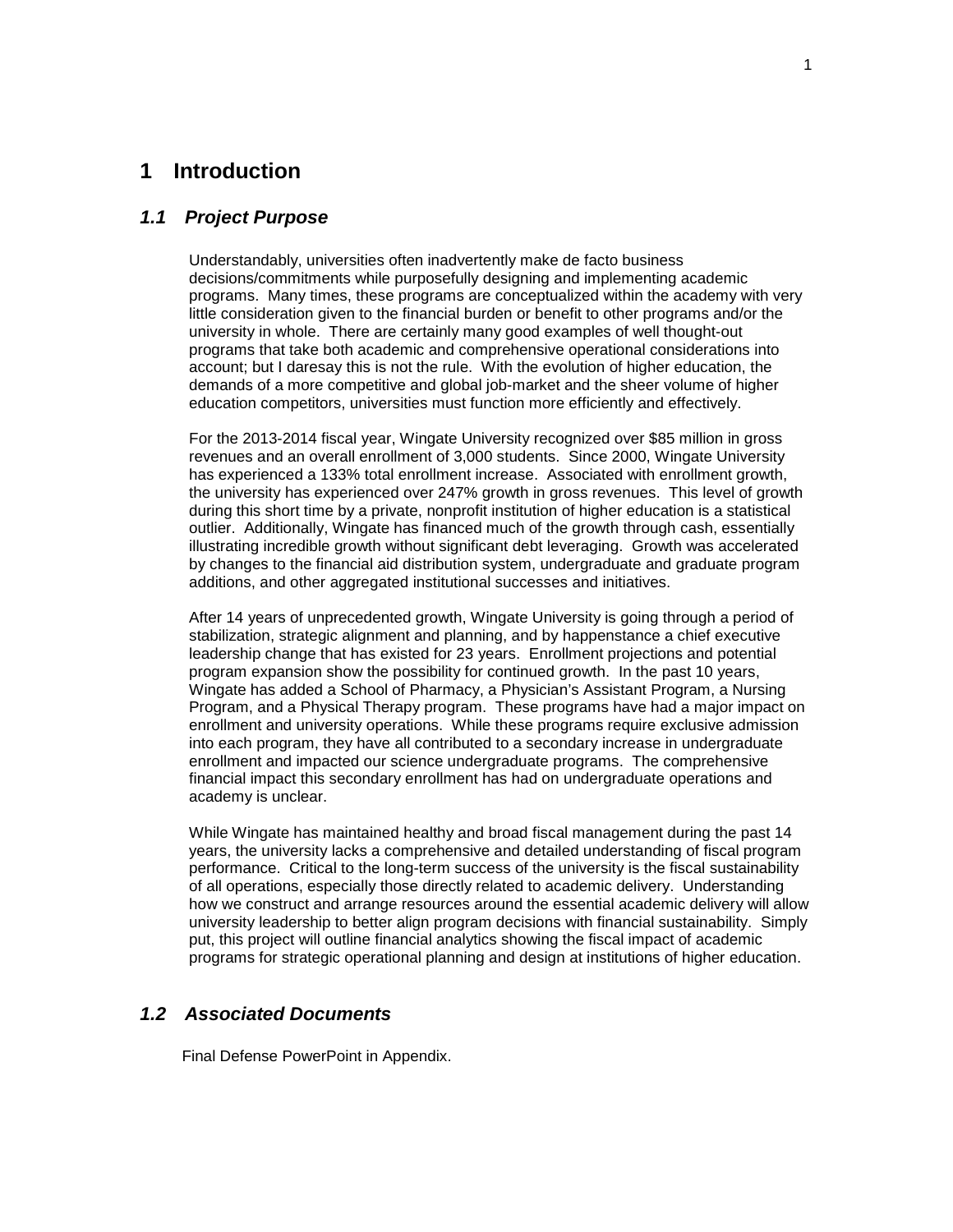# <span id="page-6-0"></span>*1.3 Project Plan Maintenance*

Since the project's conception, regular evaluations and updates were made in the fall, spring and summer with the project advisor, Dr. John Balls. Additionally, the site supervisor, Dr. Rhett Brown, provided additional guidance and approval.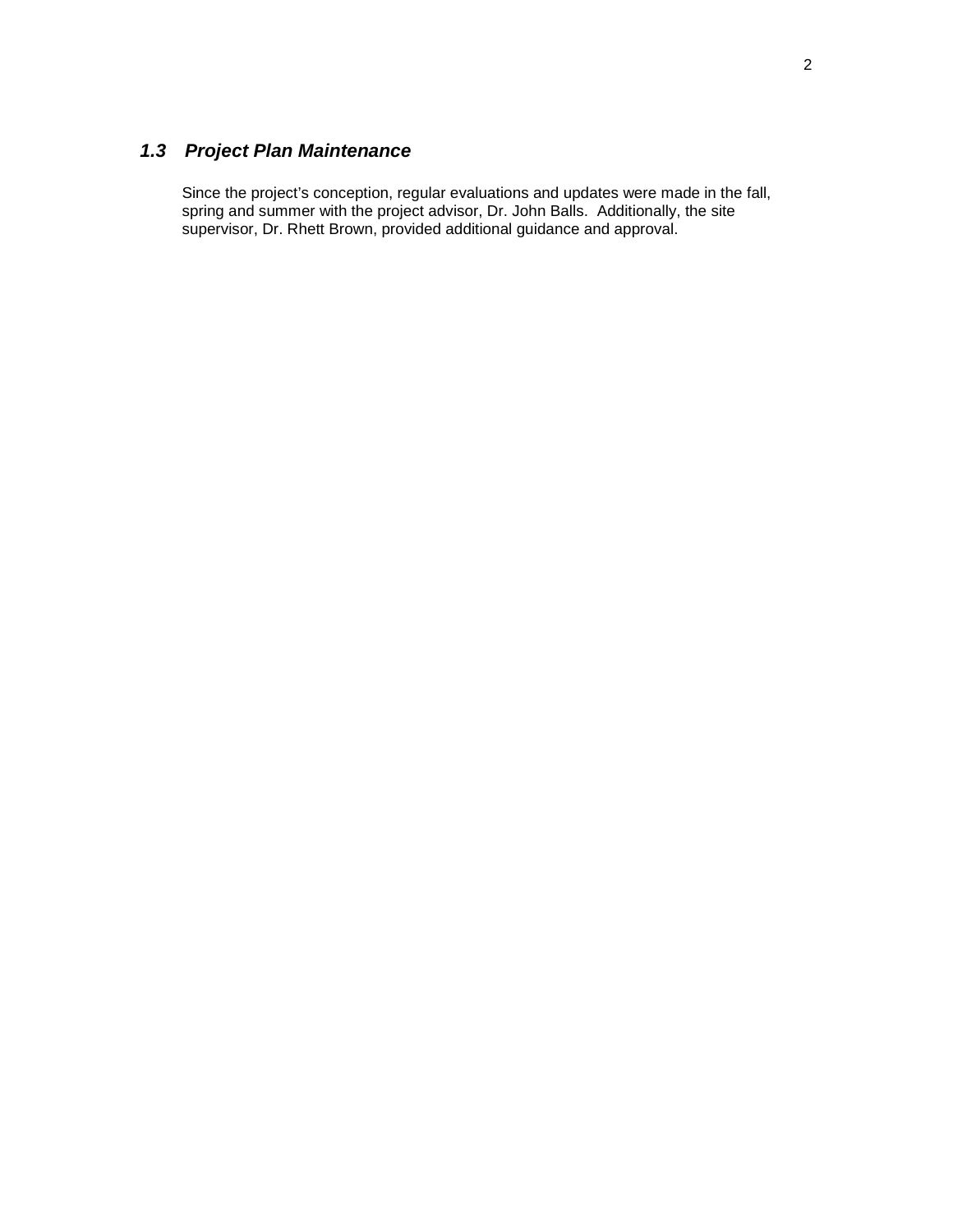# <span id="page-7-0"></span>**2 Project Scope**

#### <span id="page-7-1"></span>*2.1 Outline of Partnering Organization's Objectives*

#### <span id="page-7-2"></span>**2.1.1 Objectives**

*Objective 1:* "Determine the cost to educate a Wingate University undergraduate student."

Understanding the costs associated with product production is an essential requirement for any business. In this case, the product is the conferment of a bachelor's degree. While Wingate operates as a nonprofit organization, the university must still balance expenses with revenue. As typical with most universities, all sources of revenue are not directly sourced from tuition and fees, requiring further revenue and expense analysis to fully understand the cost formula. As tuition and fees for higher education skyrocket and discount rates take on monstrous proportions, it is critical to have a fundamental understanding of the true cost of educating and graduating a student. Gross costs (sticker price) for a 4-year education at Wingate are over \$160,000. The problem is that this is not the true number as additional expenses are covered by development (fundraising, outside scholarships) and the institutional discount rate reduces the expense by almost half. This complex cost analysis requires regular review and understanding as strategic operational decisions are made.

*Objective 2:* "Provide a comprehensive program evaluation as it relates to expense and revenue."

Generally, universities operate in a financial operational mode that the academic curriculum dictates operational expenses. Support services such as Financial Aid, Admissions, Student Life, etc. are often held to a different standard regarding expense and service outcomes. The purpose of this objective is to establish a core set of metrics that can be applied to both academic and nonacademic programs that measure expense, revenue, and added-value for the university. For example, while operating a residential campus has significant expense related to it, the associated revenue offsets other university program expenses as well as the operational expense to run the residential program. Additionally, the art program is not a major and therefore has no direct revenue sources in terms of enrollment but adds significant value as a curriculum elective. This analysis will serve to not only measure program financial effectiveness but provide a templet for analyzing potential program growth and expansion.

#### <span id="page-7-3"></span>**2.1.2 Success Criteria**

The success of this project will be the final production of a working analytics dashboard outlining the fiscal production and outcomes for each undergraduate and graduate program at the university.

#### <span id="page-7-4"></span>**2.1.3 Risks**

Please refer to Section 9.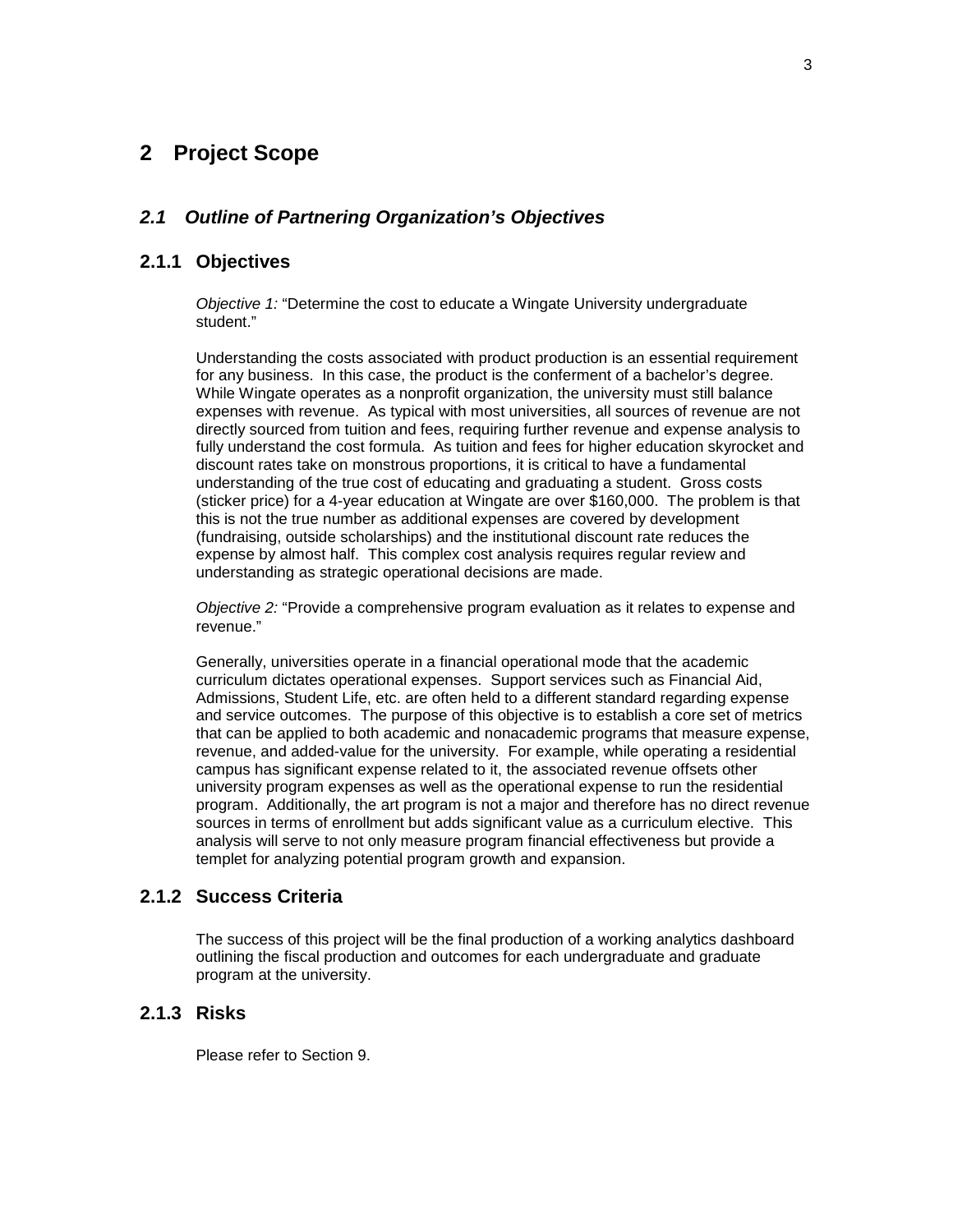#### <span id="page-8-0"></span>*2.2 Outline of Student's Objectives*

### <span id="page-8-1"></span>**2.2.1 Objectives**

This project had two major objectives: (1) determine the cost to educate a Wingate University undergraduate student; and (2) provide a comprehensive program evaluation as it relates to expense and revenue. While this project has many contributors and consultants, the student is directly responsible for all work related to the project.

#### <span id="page-8-2"></span>**2.2.2 Success Criteria**

The success of this project will be the final production of a working analytics dashboard outlining the fiscal production and outcomes for each undergraduate and graduate program at the university.

#### <span id="page-8-3"></span>**2.2.3 Risks**

Risks to the project are outlined in section 9.1. There are no significant risks to the organization.

#### <span id="page-8-4"></span>*2.3 Definitive scope statement*

The scope of this project was limited to revenue and expense analysis of the university academic programs. All other support and auxiliary enterprises were considered indirect expenses and aggregated into the analytic model as such in relation to each academic program.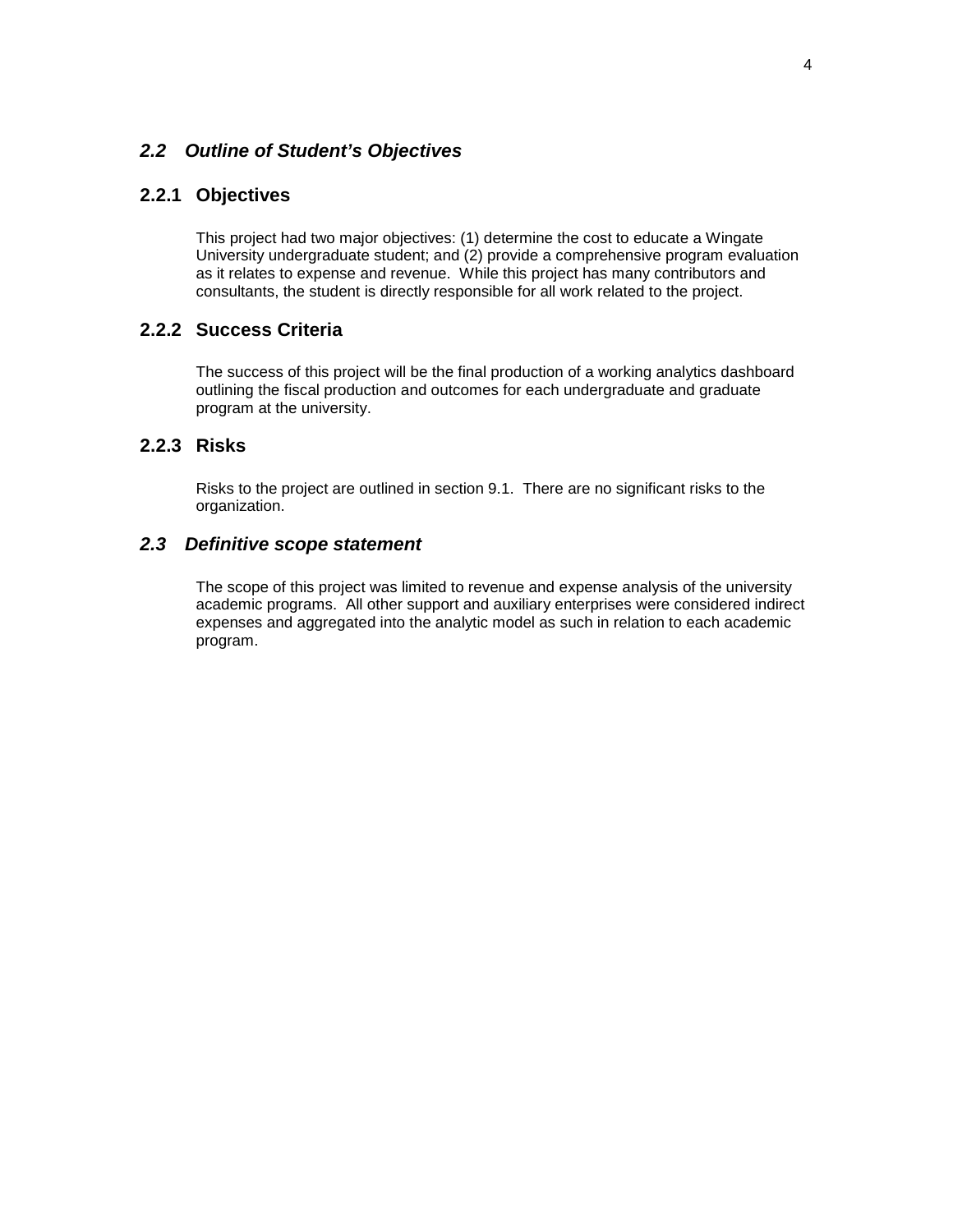# <span id="page-9-0"></span>**3 Deliverables**

### <span id="page-9-1"></span>*3.1 To partnering organization*

A final production of a working analytics dashboard outlining the fiscal production and outcomes for each undergraduate and graduate program at the university will be completed. This dashboard will be updated annually. *See "Dashboard Example" in Appendix*.

#### <span id="page-9-2"></span>*3.2 From student*

Please refer to Section 3.1.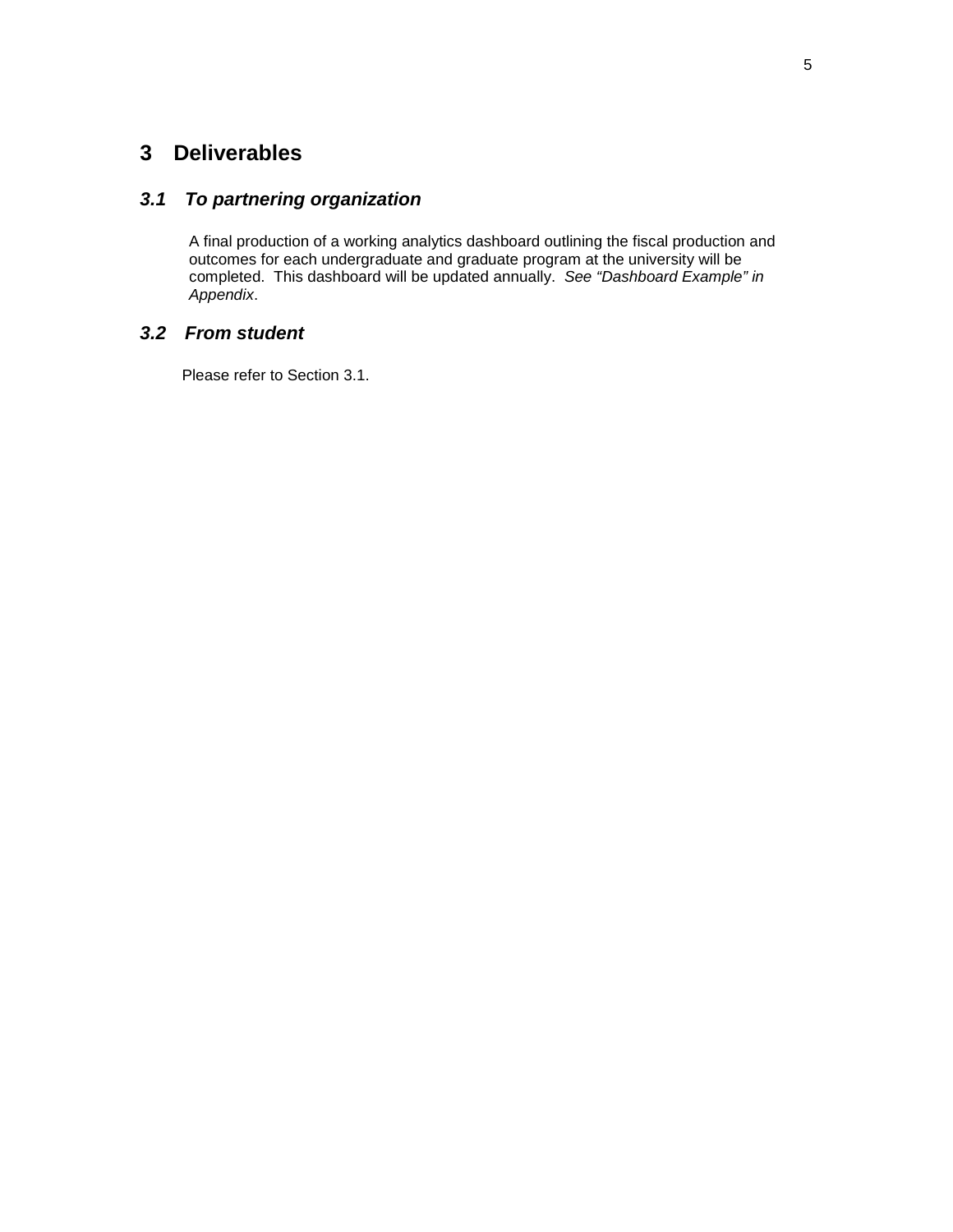# <span id="page-10-0"></span>**4 Project Approach**

### <span id="page-10-1"></span>*4.1 Project Lifecycle Processes*

#### 1. Define the Scope of the Project.

As documented in Milestone 3, one of the greatest threats to this project was scope creep. The project topic, "The development of financial analytics for strategic operational planning and design at Wingate University," has created a platform for organizational inquiry and evaluation. While this is great evidence that the project has been successful, it also led to many distractions as the final product was developed, including restructuring the methodology (or at least an ongoing discussion) during any evaluation where the model was used. However, some of this scope creep helped strengthen core aspects of the platform as these alternate models repeatedly tested the model in ways that would not have been tested in a vacuum. As the project concludes, the original scope of the project was maintained and achieved.

#### 2. Initial Methodology Development

Most certainly, one of the most complex and debated activities of the project is the methodology. Specifically, breaking down direct and indirect costs and defining the common unit of measure were spiritly debated and evaluated by leaders across the university organization. This resulted in multiple variations of the methodology and further debate. The outcome, with some minor changes, resulted in the use of the original measure of the credit hour. Currently, the model for the 2016-2017 fiscal year is being built. To create a final majority agreement of the indirect and direct cost allocation, senior leaders will be surveyed and aligned with commonly accepted accounting principles. Additionally, this breakdown must also be transferable and replicable within all fiscal models, including the university ledger.

#### 3. Obtain and Develop Data

This activity was achieved through sheer perseverance. A huge issue revealed was the data governance of faculty and student data across the curriculum. Small errors across program data sets led to huge problems in the earliest stages of the project. Weeks were spent looking for "clean" data and simply resulted in corrections made by hand for over 36,000 records. This activity resulted in the appointment of a special taskforce to review and establish data governance standards across the curriculum.

4. Prepare Draft Analytical Model

This activity is very much a work in progress. While a model was selected and used, it is clear that the presentation of the model requires significant explanation and guidance for any decision maker not familiar with how both the budget works and classes are structured. Essentially, the "Dashboard" is a work in progress and will be revisited in the next iteration of the model.

#### 5. Test Draft Model

The first full presentation of the model included two informed stakeholders. Quickly, scope creep became an issue; however, the greatest threat to the project became apparent: data misuse. Quick conclusions were made to the success or failure of academic programs. While the data can illustrate programs that are thriving and programs that are struggling,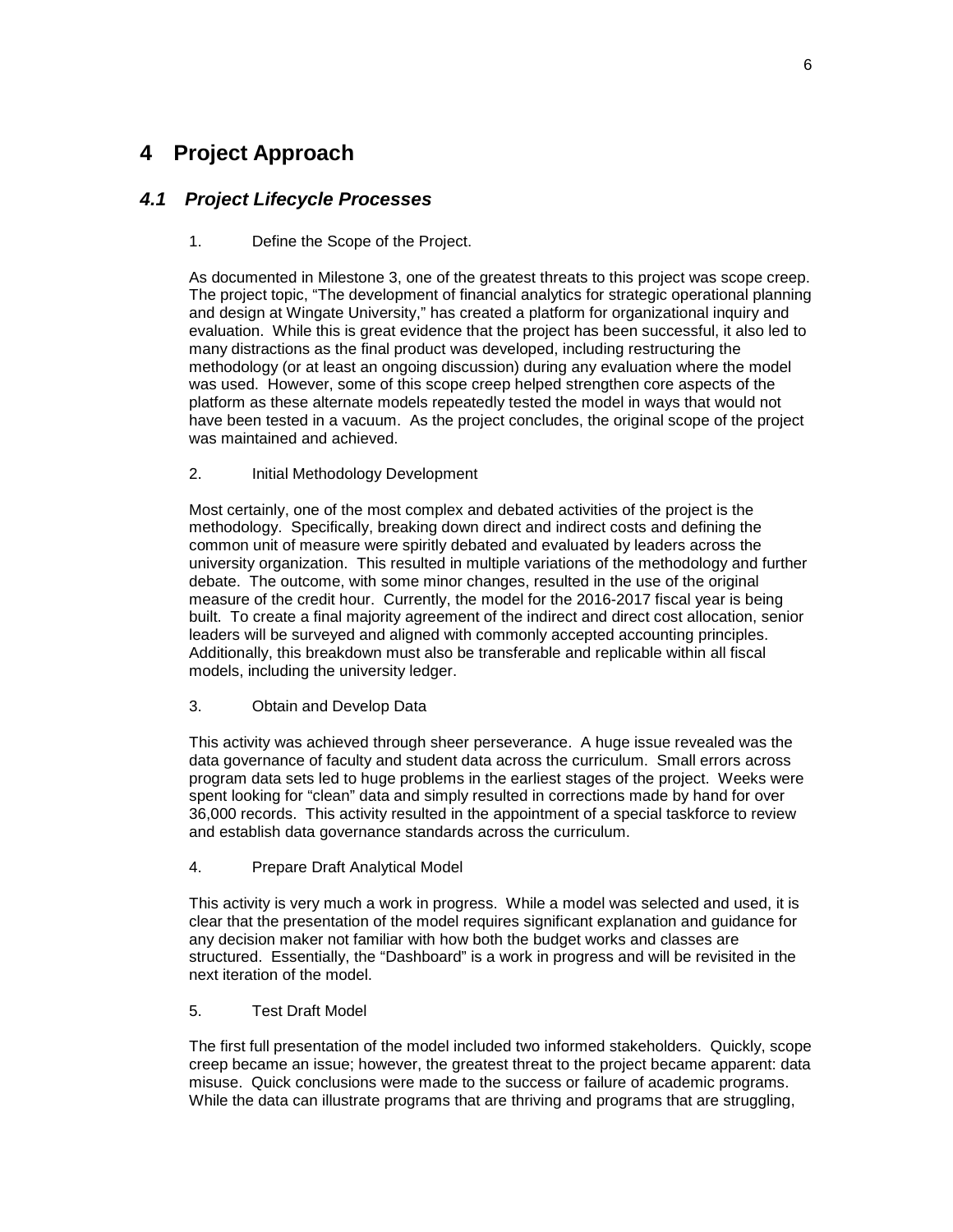the purpose of the project is to direct questions for inquiry and further assessment. Few programs within the model are isolated from the effects of the common curriculum and therefore further analysis is almost always required. Regardless of the scope creep, the initial presentation was very successful and energized the stakeholders.

6. Develop Key Indicators for Effectiveness/Efficiency

One of the positive results of testing many approaches to the methodology was the development of a model to illustrate program fiscal effectiveness and efficiency. This model evaluates the balance between direct cost relative to the whole and applies a weighed value to the indirect costs, resulting in values that may be compared to the straight-line method used in the model. The difference between the numbers evaluates a combination of factors resulting in a comparable fiscal balance. Programs may be highly effective in using fiscal resources or less efficient or neither. While this assessment should not be directly used to make conclusions, it serves to raise questions for programs.

7. Integrate into Faculty Governance, Master Planning and Strategic Planning

The ultimate success of this project will only be able to be measured over time. The model is designed not to provide answers but to give direction to informed inquiry that leads to strategic decision making. Additionally, the model is designed to provide a tool for organizational learning, leading to a cycle of continuous evaluation and action. The earliest models have already proven useful.

#### <span id="page-11-0"></span>*4.2 Project Management Processes*

Regular evaluations and updates were made in the fall, spring and summer with the project advisor, Dr. John Balls; the site supervisor, Dr. Rhett Brown, provided guidance and approval. Additionally, the dashboard and methodology were presented for feedback to a current Wingate University Board of Trustee member and former Board Chair Dr. Joe Patterson as well as a consultant to the Board of Trustees, Dr. Peter Mitchell. Feedback provided support and challenge to the methodology and adjustments were made accordingly.

#### <span id="page-11-1"></span>*4.3 Project Support Processes*

Project support was provided for unlimited access to university data, including academic data, and expense and revenue lines.

#### <span id="page-11-3"></span><span id="page-11-2"></span>*4.4 Organization*

#### **4.4.1 Project Team**

| <b>Primary Project Manager</b> | Patrick Biggerstaff, Chief of Staff, Provost's Office |
|--------------------------------|-------------------------------------------------------|
| Project Advisor                | John Balls, Gardner-Webb University DEOL              |
| Site Advisor                   | <b>Rhett Brown, President</b>                         |
| Advisor                        | Helen Tate, Provost                                   |
| Advisor                        | Sam Petoskey, Research and Evaluation                 |
| Advisor                        | Amanda Smith, Controller                              |
| Advisor                        | Bill Durham, Chief Financial Officer                  |
| Consultant                     | Joe Patterson, Trustee                                |
| Consultant                     | Peter Mitchell, Proactive Transition Management       |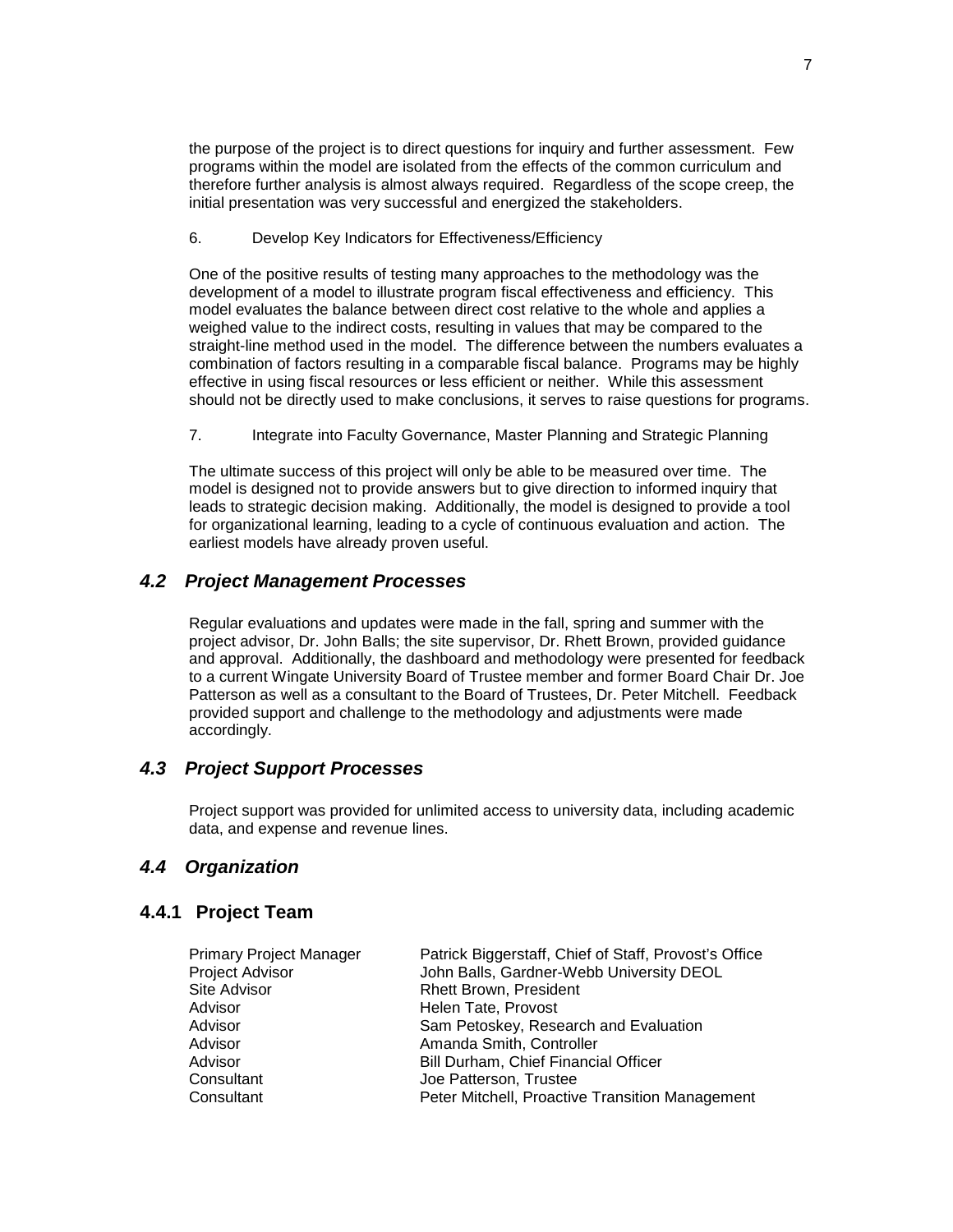# <span id="page-12-0"></span>**5 Communications Plan**

| Who - stakeholder                                                                                                               | What info do they<br>need      | Why do they need it                                                                                                  | When will they get it                                                                                                                                                                                                             | How will they get it        |
|---------------------------------------------------------------------------------------------------------------------------------|--------------------------------|----------------------------------------------------------------------------------------------------------------------|-----------------------------------------------------------------------------------------------------------------------------------------------------------------------------------------------------------------------------------|-----------------------------|
| Dr. Rhett Brown.<br>Project Description,<br>Scope, Plan, Risks, and<br><b>President and Site</b><br>Desired Outcome.<br>Advisor |                                | To understand what they are<br>sponsoring and provide ongoing<br>support and approval.                               | An intial meeting defining the project<br>and support needed was help in the<br>Fall of 2014. Final product will be<br>presented in draft form in Fall of 2016.<br>with a final complete product presented<br><b>Spring 2017.</b> | Hard copy and presentation. |
| Progress and final<br>Dr. Helen Tate.<br>product.<br>Provost                                                                    |                                | Dr. Tate is the chief academic<br>officer of the university.                                                         | Final product will be presented in draft<br>form in Fall of 2016, with a final<br>complete product presented Spring<br>2017.                                                                                                      | Hard copy and presentation. |
| Academic Deans                                                                                                                  | Progress and final<br>product. | The academic deans are<br>responsible for the academic<br>enterprise of the university,<br>reporting to the Provost. | Final product will be presented in draft<br>form in Fall of 2016, with a final<br>complete product presented Spring<br>2017.                                                                                                      | Hard copy and presentation. |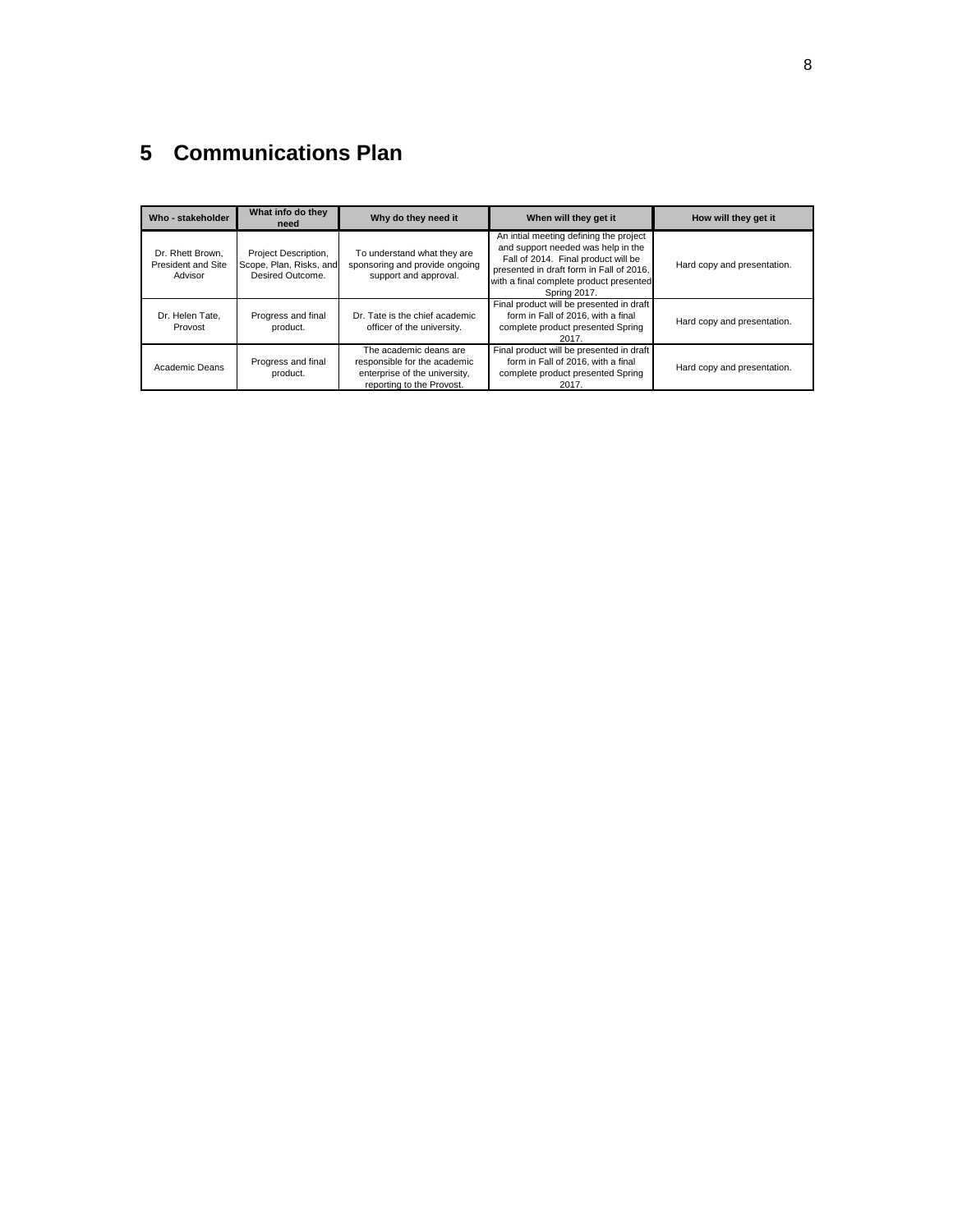# <span id="page-13-0"></span>**6 Work Plan**

# <span id="page-13-1"></span>*6.1 Work Breakdown Structure*

The following table outlines in linear order each activity, including the strategy used to accomplish the activity, the timeline/deadline, the predicted outcome, and the completion/results of each activity.

| <b>Activity</b>                                            | <b>Strategy</b>                                                                                             | <b>Timeline</b>           | <b>Predicted</b><br><b>Outcome</b>                                            | <b>Actual Results</b>                                                                                                                       | Commentary                                                     |
|------------------------------------------------------------|-------------------------------------------------------------------------------------------------------------|---------------------------|-------------------------------------------------------------------------------|---------------------------------------------------------------------------------------------------------------------------------------------|----------------------------------------------------------------|
| <b>Define the Scope</b><br>of the Project.                 | Review, assess,<br>and revise<br>program goals<br>as appropriate<br>with project<br>evolution.              | Ongoing                   | Clear and finite<br>project<br>outcome.                                       | Complete                                                                                                                                    | #1 in Section<br>4.1                                           |
| <b>Initial</b><br><b>Methodology</b><br><b>Development</b> | Outline project<br>outcomes and<br>map<br>information and<br>format needed<br>to achieve those<br>outcomes. | Spring<br>2015            | Replicate-able<br>and working<br>methodology<br>for initial<br>model testing. | Complete.                                                                                                                                   | #2 in Section<br>4.1                                           |
| <b>Obtain and</b><br><b>Develop Data</b>                   | Gain access to<br>appropriate<br>data sources.                                                              | Spring<br>2015            | Full access.                                                                  | Complete.                                                                                                                                   | #3 in Section<br>4.1                                           |
| <b>Test Data for</b><br><b>Errors</b>                      | Use university<br>data sources<br>and verify for<br>strength and<br>reliability.                            | Spring<br>2015            | Consistent,<br>reliable, code-<br>able data.                                  | <b>Found several</b><br>data related<br>issues. Started<br>a new<br><b>University Data</b><br>Governance<br>committee to<br>address issues. | Appropriate<br>adjustments<br>and<br>corrections<br>completed. |
| <b>Test</b><br><b>Methodology</b>                          | Use data to test<br>established<br>methodology.                                                             | Spring-<br>Summer<br>2015 | Methodology<br>produces<br>desired<br>outcomes and<br>measures.               | Limits in in<br>data due to<br>data<br>governance<br>somewhat<br>limited the<br>testing but<br>overall the test<br>was successful.          | Appropriate<br>adjustments<br>and<br>corrections<br>completed. |
| <b>Prepare Draft</b><br><b>Analytical Model</b>            | Produce a<br><b>Model Summary</b><br>for Presentation                                                       | Summer<br>2015            | Model<br>illustrates<br>principle<br>outcome of<br>program cost<br>modeling.  | Complete.                                                                                                                                   | #4 in Section<br>4.1                                           |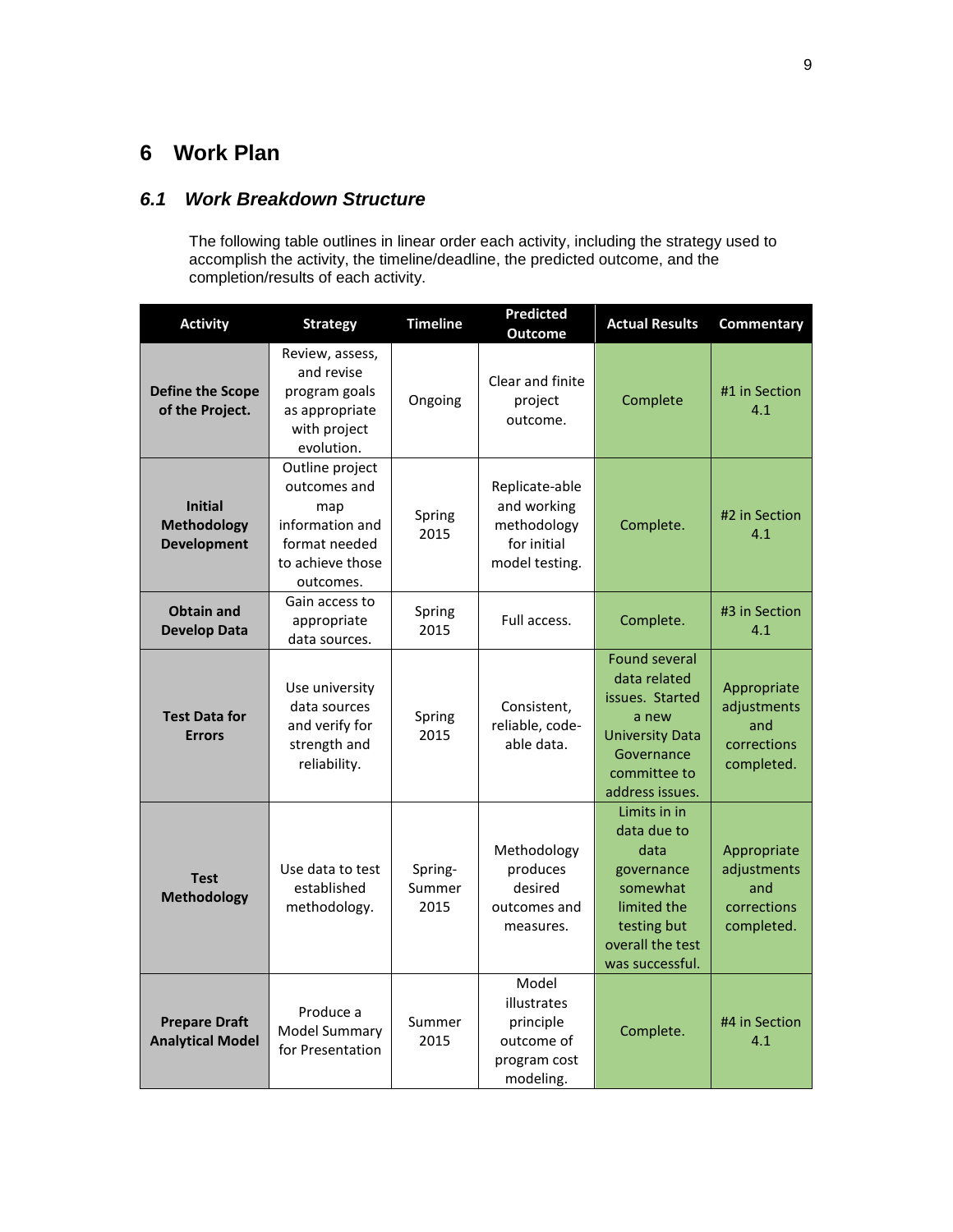| <b>Activity</b>                                                   | <b>Strategy</b>                                                   | <b>Timeline</b>  | <b>Predicted</b><br><b>Outcome</b>                                            | <b>Actual Results</b>                                                                             | Commentary                                                     |
|-------------------------------------------------------------------|-------------------------------------------------------------------|------------------|-------------------------------------------------------------------------------|---------------------------------------------------------------------------------------------------|----------------------------------------------------------------|
| <b>Test Draft Model</b>                                           | Present draft<br>model.                                           | <b>Fall 2015</b> | Simple<br>presentation<br>on cost<br>modeling to<br>multiple<br>stakeholders. | Complete.                                                                                         | #5 in Section<br>4.1                                           |
| <b>Obtain Feedback</b>                                            | Collect feedback<br>on cost model.                                | <b>Fall 2015</b> | Receive<br>feedback for<br>improvement.                                       | Presented to<br>analytics office<br>and Chief of<br>Staff.                                        | Appropriate<br>adjustments<br>and<br>correction<br>completed.  |
| Update<br><b>Methodology</b>                                      | Update<br>methodology<br>based on<br>feedback.                    | <b>Fall 2015</b> | Methodology<br>produces<br>desired<br>outcomes and<br>measures.               | Complete.                                                                                         |                                                                |
| <b>Retest Model</b>                                               | Retest model,<br>expand to other<br>stakeholders.                 | <b>Fall 2015</b> | Receive<br>feedback for<br>improvement.                                       | <b>Presented to</b><br><b>President and</b><br>Consultant.                                        | Appropriate<br>adjustments<br>and<br>corrections<br>completed. |
| <b>Update</b><br><b>Methodology</b>                               | Update<br>methodology<br>based on<br>feedback.                    | <b>Fall 2015</b> | Methodology<br>produces<br>desired<br>outcomes and<br>measures.               | Complete.                                                                                         |                                                                |
| <b>Retest Model</b>                                               | Retest model,<br>expand to other<br>stakeholders.                 | Spring<br>2016   | Receive<br>feedback for<br>improvement.                                       | Presented to<br>CFO, Controller<br>and VP for<br>Academics.                                       | Appropriate<br>adjustments<br>and<br>corrections<br>completed. |
| <b>Expand Model</b><br>Test                                       | Further<br>development of<br>modeling.                            | Spring<br>2016   | Model covers<br>all programs<br>and corrects<br>for early<br>assumptions.     | Complete.                                                                                         |                                                                |
| <b>Update</b><br><b>Methodology</b>                               | Update<br>methodology<br>based on<br>feedback.                    | Spring<br>2016   | Methodology<br>produces<br>desired<br>outcomes and<br>measures.               | Complete.                                                                                         |                                                                |
| <b>Develop Final</b><br><b>Analytical</b><br><b>Costing Model</b> | Complete<br>proposed<br>complete cost<br>modeling for<br>testing. | Spring<br>2016   | Present as<br>complete and<br>test for<br>viability.                          | Presented to<br><b>Former Board</b><br>Chair, Trustee<br>Consultant,<br>with full<br>endorsement! | Appropriate<br>adjustments<br>and<br>corrections<br>completed. |
| <b>Develop</b><br>Comprehensive                                   | Using key<br>indicators,                                          | Fall 2016        | Work with<br>Presidential                                                     | Complete.                                                                                         |                                                                |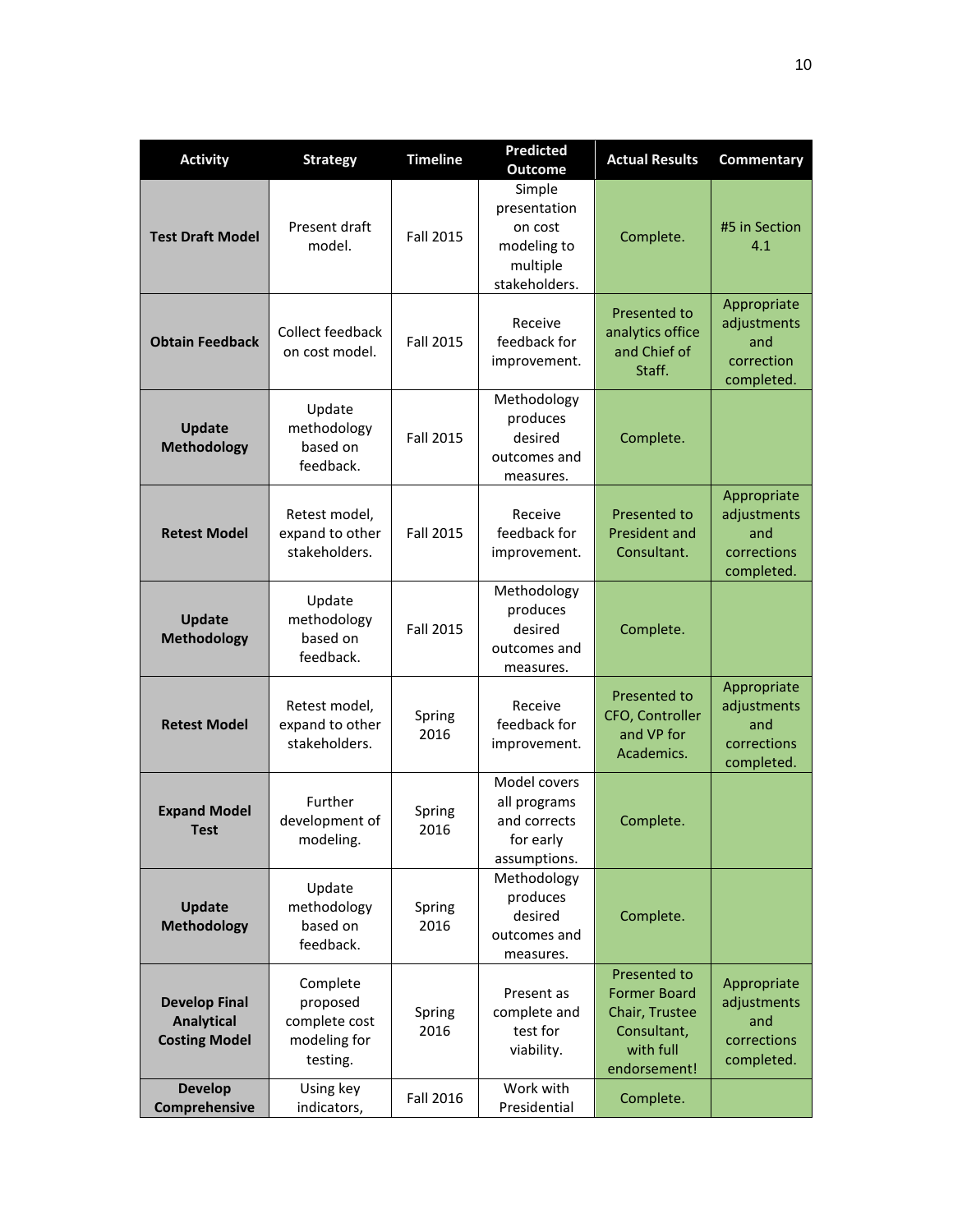| <b>Activity</b>                                                        | <b>Strategy</b>                                                      | <b>Timeline</b>  | <b>Predicted</b><br><b>Outcome</b>                                            | <b>Actual Results</b> | <b>Commentary</b> |  |
|------------------------------------------------------------------------|----------------------------------------------------------------------|------------------|-------------------------------------------------------------------------------|-----------------------|-------------------|--|
| Program<br><b>Evaluation</b><br><b>Model</b>                           | complete<br>comprehensive<br>program<br>evaluation<br>model.         |                  | appointed task<br>force to<br>develop model.                                  |                       |                   |  |
| <b>Test key</b><br>indicators within<br>program<br>evaluation<br>model | Test the<br>evaluation<br>model with real<br>data.                   | <b>Fall 2016</b> | Simple<br>presentation<br>on cost<br>modeling to<br>multiple<br>stakeholders. | Complete.             |                   |  |
| <b>Assign weights</b><br>to key indicators<br>for evaluation           | Assign weights<br>to align program<br>emphasis to<br>Strategic Plan. | January<br>2017  | Model covers<br>all programs<br>and corrects<br>for early<br>assumptions.     | Complete.             |                   |  |
| <b>Test Program</b><br><b>Evaluation</b><br><b>Model</b>               | Test the<br>evaluation<br>model with real<br>data.                   | Spring<br>2017   | Simple<br>presentation<br>on cost<br>modeling to<br>multiple<br>stakeholders. | Complete.             |                   |  |
| <b>Adjust weights</b>                                                  | Update weights<br>based on<br>feedback.                              | Spring<br>2017   | Methodology<br>produces<br>desired<br>outcomes and<br>measures.               | Complete.             |                   |  |
| <b>Test Program</b><br><b>Evaluation</b><br><b>Model</b>               | Test the<br>evaluation<br>model with real<br>data.                   | Spring<br>2017   | Simple<br>presentation<br>on cost<br>modeling to<br>multiple<br>stakeholders. | Complete.             |                   |  |
| <b>Create final</b><br>program<br>evaluation<br>model                  | Create final<br>model with full<br>endorsement.                      | June 2017        | Model is fully<br>accepted and<br>endorsed.                                   | Complete.             |                   |  |
|                                                                        | <b>Project Complete!</b>                                             |                  |                                                                               |                       |                   |  |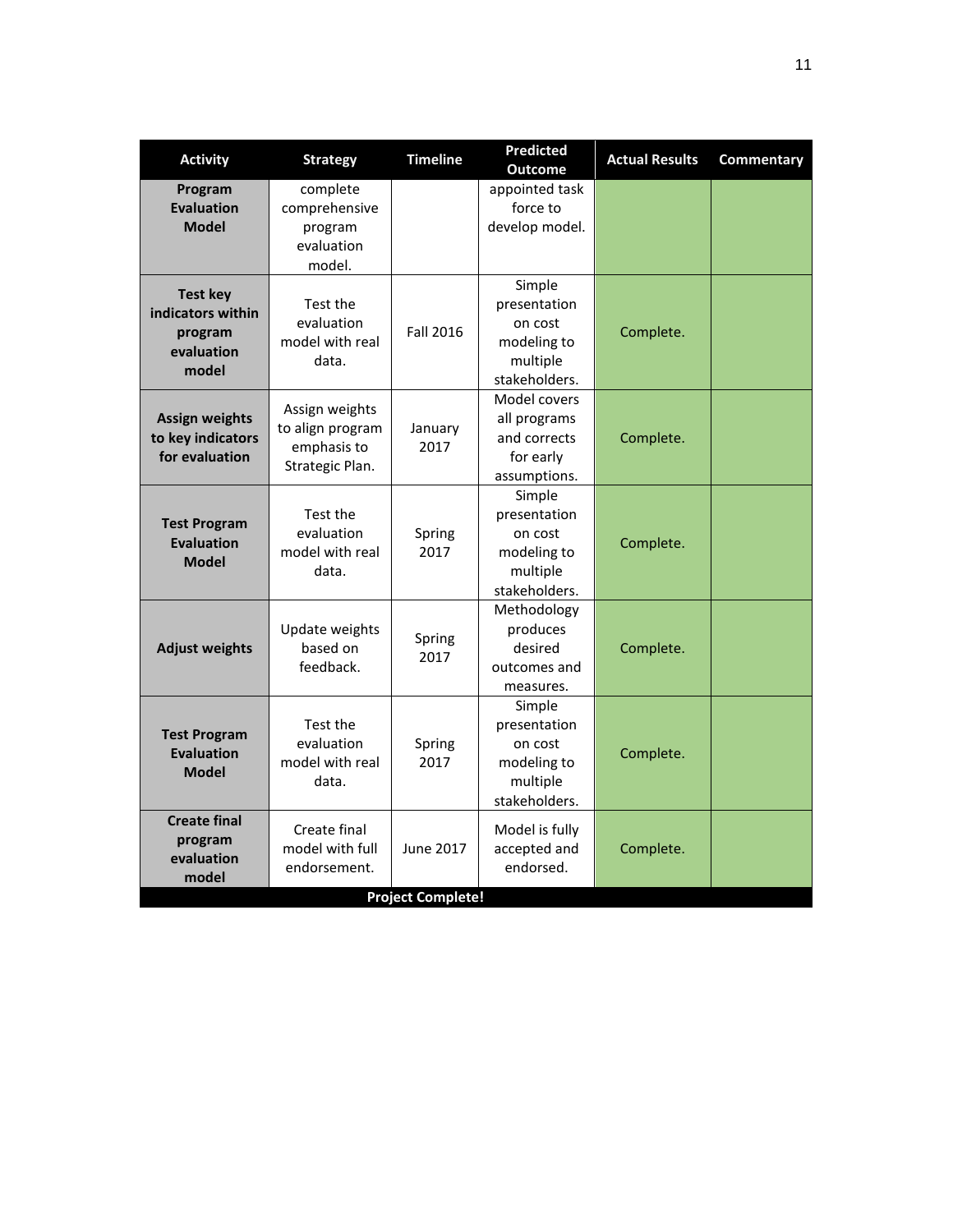# <span id="page-16-0"></span>**Milestones**

| <b>Milestone</b><br>number | <b>Title</b>                                  | <b>Forecast date</b> |
|----------------------------|-----------------------------------------------|----------------------|
| 1                          | Develop Statement of Purpose for Project      | <b>Fall 2014</b>     |
| 2                          | <b>Develop Project Objectives</b>             | Spring 2015          |
| 3                          | <b>Outline Project Scope</b>                  | Spring 2015          |
| 4                          | Identify Benefits to Organization             | Summer 2015          |
| 5                          | <b>Identify Risks and Mitigation Plan</b>     | <b>Fall 2015</b>     |
| 6                          | Identify Key Facts for Planning and Execution | Spring 2016          |
| $\overline{7}$             | Create Outline of Project Plan                | Summer 2016          |
| 8                          | <b>Identify Financial Budget</b>              | Summer 2016          |
| 9                          | <b>Outline Quality Assurance Plan</b>         | <b>Fall 2016</b>     |
| 10                         | Document Overall Project Performance          | Spring 2017          |
| 11                         | <b>Present Final Product</b>                  | Summer 2017          |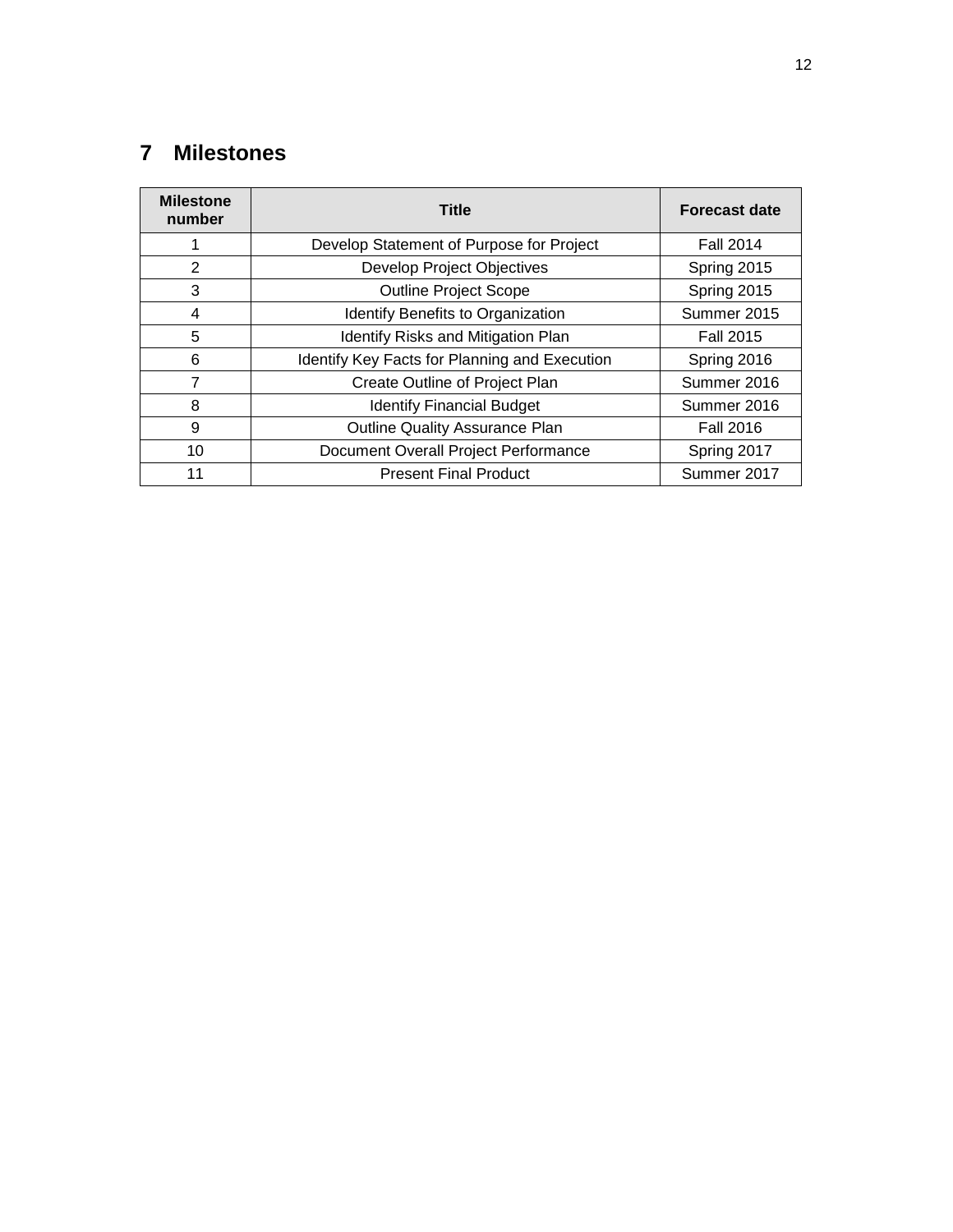# <span id="page-17-0"></span>**8 Metrics and Results**

The project was meant to be a simple dashboard to help resolve assumptions often made of program financial performance. What resulted was a data set that changed the way we look at the entire educational model on which the university is built. While the model does not evaluate program outcomes and student learning, it does begin to illustrate market demand, pricing modeling, program overlap, and organizational and physical capacity. The model is helping the university align administrative priorities and curricular outcomes into a sustainable education ecosystem. The impact the model has had on the university, even before completion, has been beyond simply achieving the goals outlined 3 years ago.

The challenges of the model have also had a significant impact on my professional work. One of the greatest challenges has been the adoption of the model for actionable decision making. In the face of fiscal facts, departments continue to make decisions based on assumptions and perceived value. One of the biggest risks to the model has been organizational culture and history. Culture distorts, manipulates, and creates facts to challenge or justify contrary results in the model. For example, one department's spending on financial aid had outpaced the rest of the university significantly. Regardless of the data, the argument was that the department could not complete its mission without the funds. The data illustrated the contrary. The result was a painful decision that left many employees disenfranchised. Organizational change modeling is critical to the use of the model.

This past year, the data in the model resulted in the following:

- A comprehensive evaluation of our graduate campus.
- A change in tuition pricing for graduate programs.
- Restructuring of the athletic financial aid distribution model.
- A reduction is program spending in some of the most expensive programs.
- Integration of the model into faculty governance for program evaluation.
- The elimination of some duplicated services within our professional programs.
- The university ledger, presented annually to the Trustees, was restructured.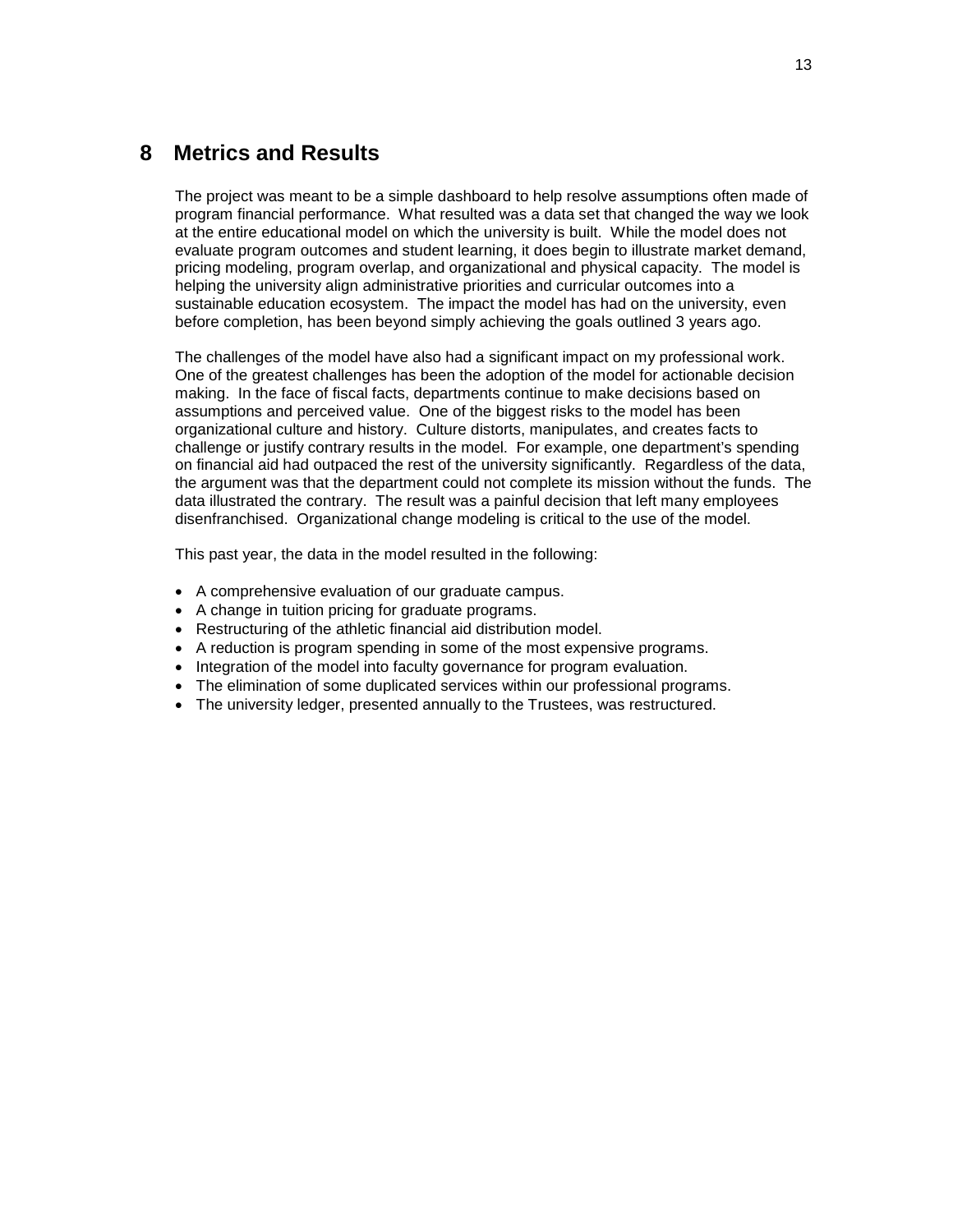# <span id="page-18-0"></span>**9 Risks, Constraints, Assumptions**

### <span id="page-18-1"></span>*9.1 Risks*

Risk Assessment Chart:

| <b>High Risk</b>               |                                                | <b>Scope Creep</b>                          |                                                 |                                                         | <b>Managing</b><br><b>Conflicting</b><br><b>Perspectives</b> |
|--------------------------------|------------------------------------------------|---------------------------------------------|-------------------------------------------------|---------------------------------------------------------|--------------------------------------------------------------|
| <b>Moderate</b><br><b>Risk</b> |                                                |                                             |                                                 | <b>Modeling</b><br>and Analytics                        |                                                              |
| <b>Average Risk</b>            |                                                |                                             |                                                 |                                                         |                                                              |
| <b>Low Risk</b>                |                                                | Access to<br>Data                           |                                                 | <i>Institutional</i><br><b>Support</b>                  |                                                              |
| Little to No<br><b>Risk</b>    |                                                |                                             |                                                 |                                                         |                                                              |
|                                | Little<br><b>Mitigation</b><br><b>Required</b> | Low<br><b>Mitigation</b><br><b>Required</b> | Average<br><b>Mitigation</b><br><b>Required</b> | <b>Moderate</b><br><b>Mitigation</b><br><b>Required</b> | <b>Extreme</b><br><b>Mitigation</b><br><b>Required</b>       |

Criteria for Assessment of Risk Factors:

Each factor considered must be broadly applicable to the project, as many details may present isolated risk factors. Additionally, each factor is analyzed based on the amount of risk (impact on the completion of the project) and amount of mitigation (management of the prevention of failure). So, a factor may be high risk but require simple steps to mitigate or even eliminate the risk.

#### Access to Data:

Access to data and the collection of data are critical elements to this project. Most of the risk associated with data access and collection is related to reliable, relevant, and correct data. To date, much of the data that has been analyzed has many minor inconsistencies that are generally human input error or inconsistent entry or application to code tables. The good news is this issue, as well as others outside of this project, has created a university wide task force to create and provide data governance protocols and procedures for data controllers across the university system.

While critical to the project, the risk assessment remains low as data are readily available and the institution and all constituents are bought into developing a data governance policy and procedure guide. The biggest risk to access to data is always the integrity of the data; however, all officials involved in data governance are highly motivated to resolve any known or potential issues.

Institutional Support: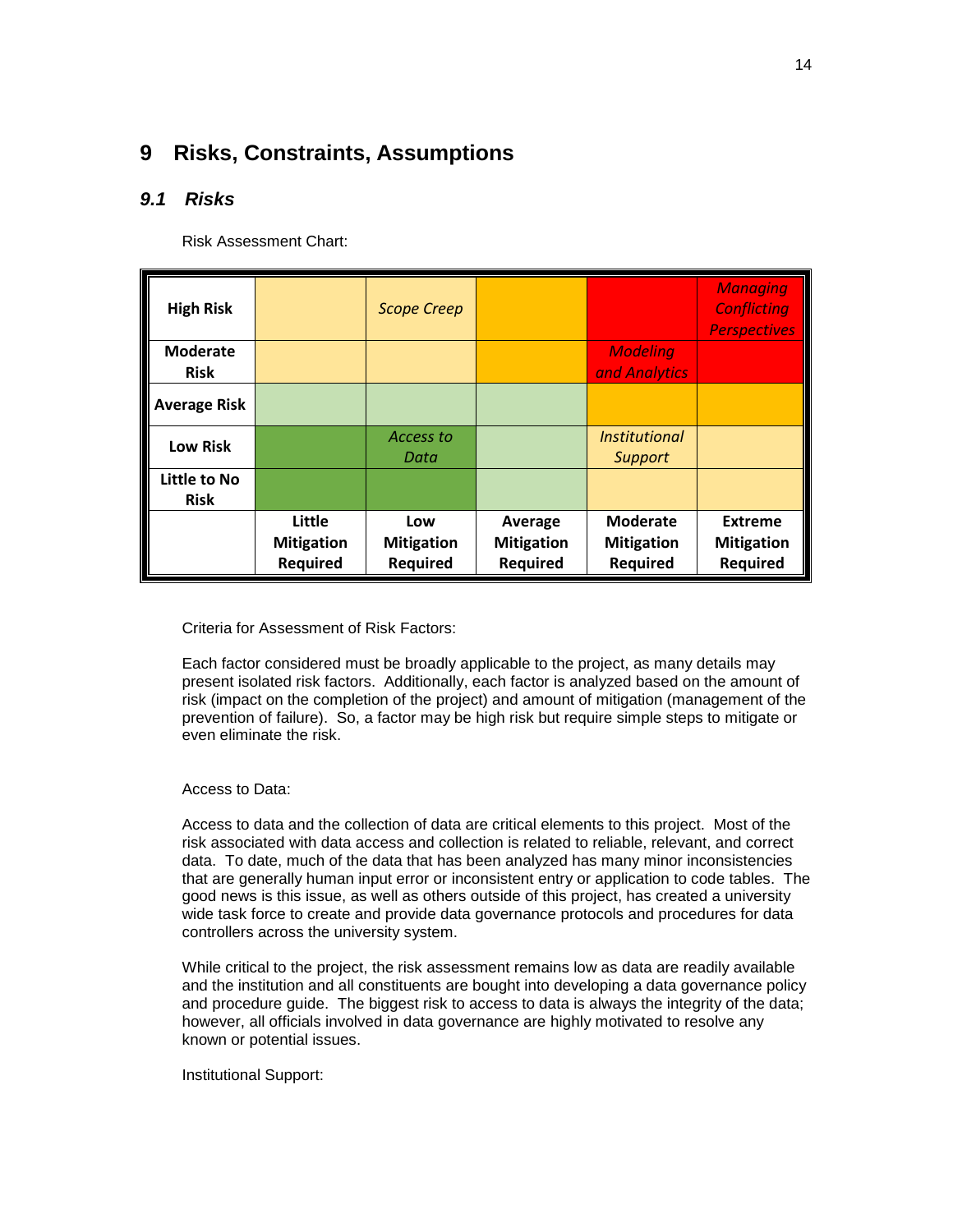Given the breadth of the project and the institutional impact, institutional support is a requirement. Organizational Perspective, as outlined in Hughes et al. ("Becoming a Strategic Leader"), is critical to developing and cultivating institutional support. This component has low risk; but the risk is dependent on the development and cultivation of support, thus requiring a moderate amount of mitigation action.

Examples of mitigation steps already taken have been meeting with academic deans and partnering for data analysis considerations; regular updates on the progress of the project; providing support and quick outcomes/results for supporting analysis that may be relevant but not directly related to the project; and regular, informal meetings (over coffee) with key players to discuss perceived conflicts. These mitigation steps have proven to be highly effective so far. Additionally, listening sessions follow-up by responsive action have resulted in stronger relationships and increased political capital. Strategic leadership competencies (Organizational Influence, Collaborative Relationship Building and Acting Systematically, in addition to others) will all be important applications of project leadership and execution.

The final mitigation tactic is the current strategic planning process the institution has been conducting. Many of the analytical aspects of the project are being actively requested, organically building support for the work. Additionally, the project having the full support of the president helps remove many barriers even before they were ever encountered.

#### Scope Creep:

Scope creep is a high-risk consideration; but with discipline and scope management, the creep can be held at bay. As discussed in Institutional Support, this project is big and has wide sweeping implications for every aspect of the university. Already, many "What ifs" have been asked and posed as possible extensions to the project. While many of these questions are really good and deserve further exploration, they must be strategically managed and kept out of the scope of the project.

An important mitigation tactic for the managing scope is the ability to develop clear guidelines and timetables for achieving non-scope related requests. An important consideration for institutional and personal buy-in is not to quickly dismiss requests or ideas but to place them in a "parking lot" for prioritization, planning, and discussion. Dismissing an idea can begin to erode individual and eventually institutional support.

The biggest threat to scope creep is me. I tend to be naturally inquisitive and will chase a rabbit down a hole without hesitation. Constant vigilance on remaining focused is critical. One tactic I have used is to continue to ask myself how an idea supports the project and is it directly related to the success of the outcome? My salvation is for every consideration that does not make the project, it sits in a parking lot for future analysis; this potential makes me very excited!

#### Comparative Modeling and Data Analytics:

Analytical modeling is essentially the primary focus and outcome of the project. Data presentation and use are widely used in institutions of higher education but rarely used in a quantifiable comparable way. Too many data presentations are so isolated and limited, the equations and analysis used to build the model can rarely be applied to other models or even fit in a comprehensive data analytics model. The risk is simply the ability to not only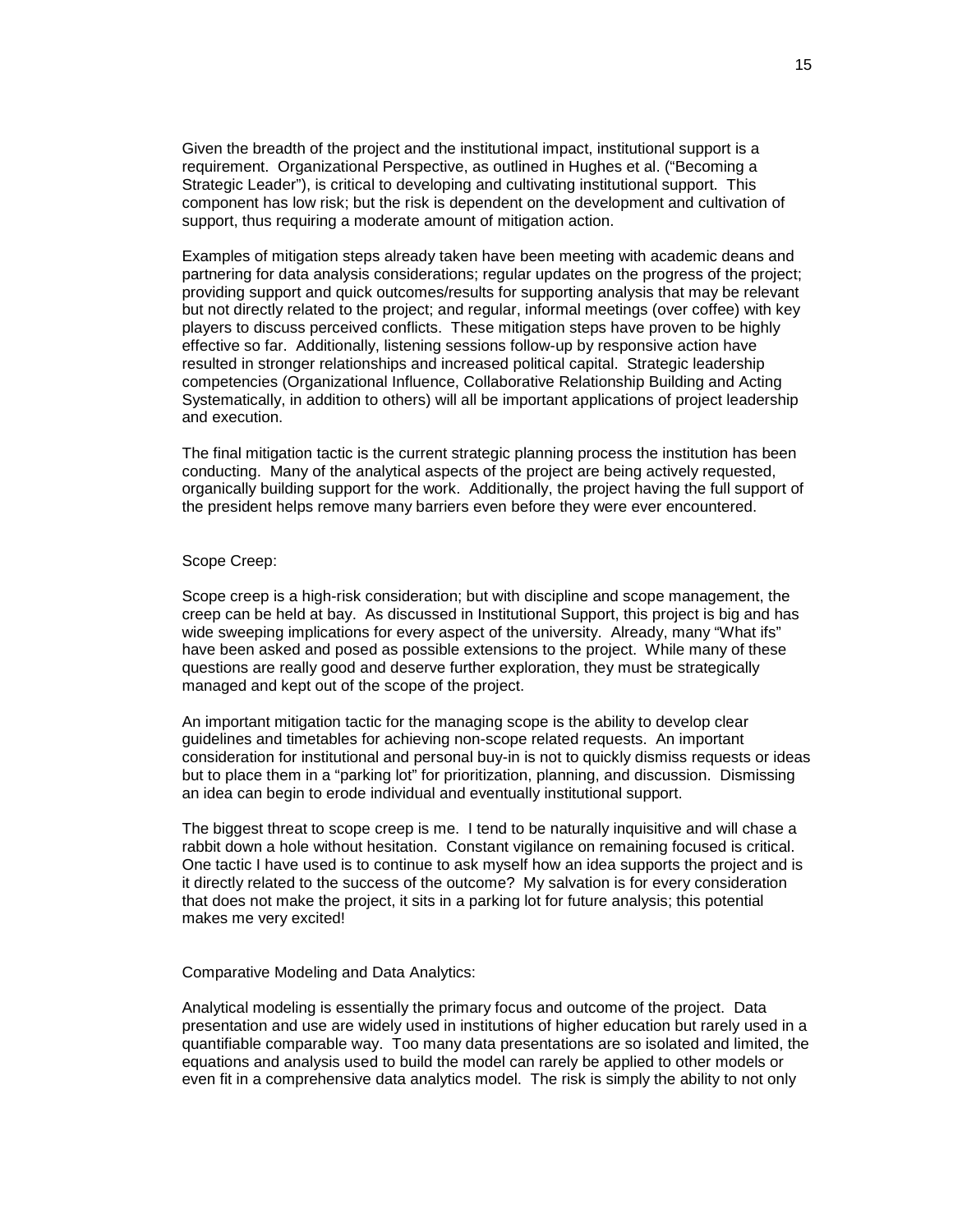put the data in a format leaders can use to make decisions but to create a unified, quantifiably connected and balanced model that builds on each individual subanalysis.

Mitigation of this factor requires external research, collaborative problem solving, strong data governance, and a high level of institutional perspective that is related to each aspect of the data. As part of the process of developing a comprehensive model, I have begun to research existing models, comparative data warehouses (IPEDS for example), and other institutions' analytic models. Mentioned in the data risk factor, a data governance task force has been formed to help provide constancy and reliability to institutional data sources, entry, and use. Finally, I have spent a considerable amount of time meeting with various institutional constituents, including the institutional researcher and registrar, to build and develop my understanding of the data, what they are, what they mean, and how they are currently being used.

Institutional perspective is critical to mitigating the risk and developing the model. While I can apply some universal data analysis modeling, much of the project is developing a proprietary system to develop data specific to an institution into a single, unifying equation. Much like admissions must consider weighted and unweighted high school GPAs, the challenge is to develop a balancing equation to create a comparative model for strategic decision making.

Mitigating this factor requires a significant amount of testing, simulation, and consultancy. To address this problem, I have partnered with several highly regarded and experienced "experts" in data analysis, financial management and decision making, and communications. Each provides a set of "fresh eyes" to the project and often a contrarian view of my methodology and conclusions. Each has also been very affirming in the development of my methodology and the direction of my models. An unexpected benefit has been when each advisor disagrees with each other on a specific point or conclusion. What has resulted is a stronger and more comprehensive outcome that addresses multiple challenges and viewpoints.

#### Managing Conflicting Perspectives:

Absolutely the most significant risk factors are competing perspectives, people, and culture. One of the most significant challenges in assessing data is objectively reading results and reducing speculation on correlation and causation. Additionally, data, in isolation from perspective and other data, can be manipulated into any narrative desired.

Currently Wingate, with new senior leadership, is going through a transitional culture change. During this transition, power, authority, and culture are all out of balance giving way for the potential of individual and organizational struggles to capture influence and power. While the new culture is slowly establishing itself, individuals are seeking to find their way and challenging old models of authority and influence. Already, I have seen the effects of this as I have met with leaders who are less interested in objective, comprehensive analysis of both strengths and weakness and more interested in models that support self-gain or pet projects. A significant factor for this behavior is a lack of trust resulting from an old authoritarian model where the culture was based on influence, relationships, and "good ole boy clubs."

Mitigating this factor is complex and requires significant coordination of effort from me and others. A helpful piece, as mentioned before, is the current strategic planning initiative currently taking place. The planning process provides access to "safe places" when talking about assessment tools and quantitative decision making. Additionally, the process forces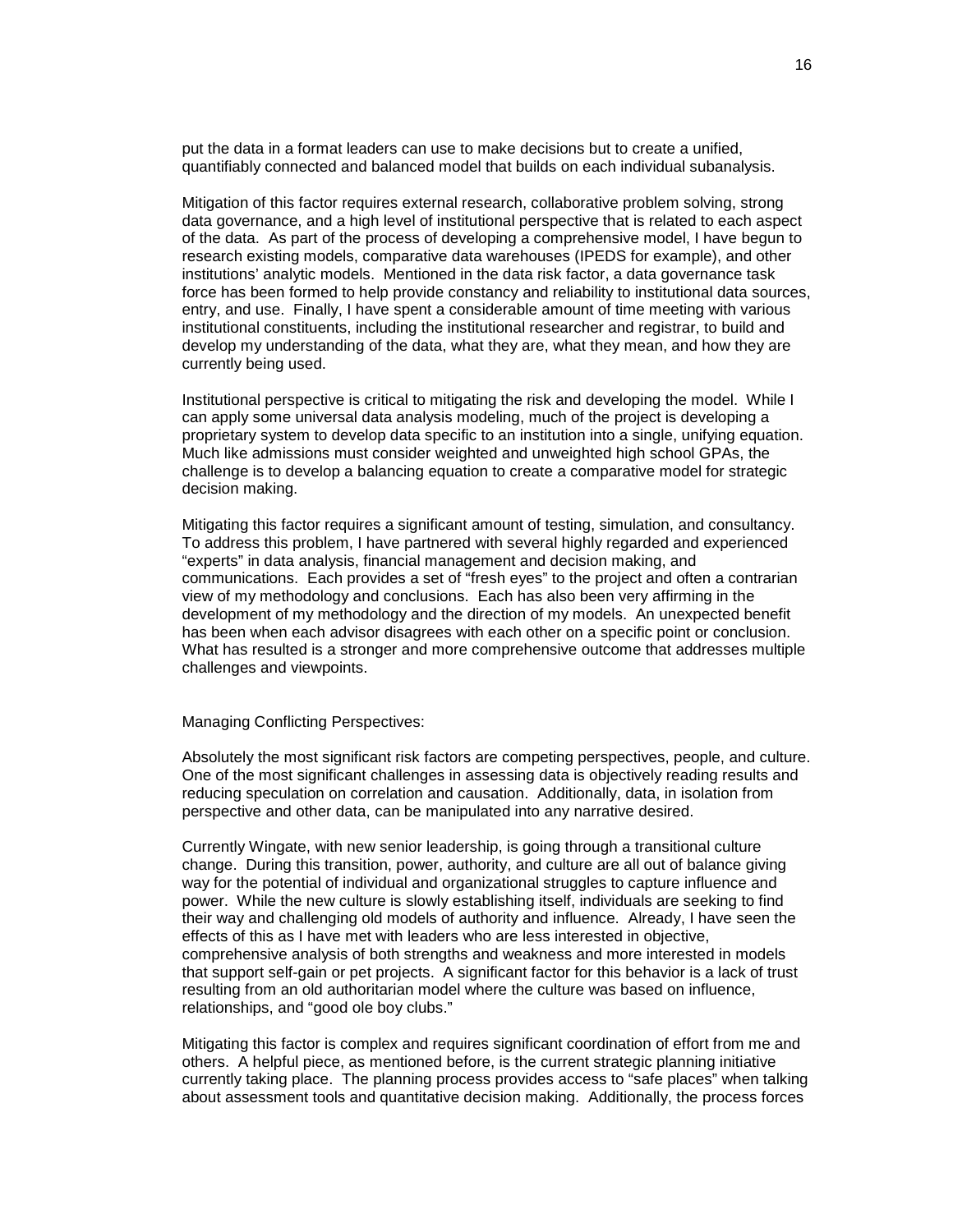many tough conversations about program evaluation, assessment, and outcomes. Strategically, although it was not terribly difficult, I was able to promote and ultimately place program evaluation and assessment as a strategic planning priority.

Another mitigation tactic for managing conflict is helping provide data to individuals seeking their own assessment means. While sometimes this practice results in contrasting sets of assessment in the short run, individuals walk away feeling included and partnered. This inclusion and trust building has allowed me follow up later and bring them back on board with the larger initiative.

The final mitigating practice is managing the data itself. Comparative modeling with supporting data analytics specific to each department will help prevent data manipulation and provide supporting dismissive analysis. Already, deans have balked at perceived apple to oranges comparisons and data sets. However, the data analysis I have provided so far was either early sample seeking guidance or was comprehensive enough to include any contrarian rebuttal they had, thus fending off conflict with simple object insight.

The alternative plan if conflict cannot be avoided is the simple, transparent presentation of data in a University Fact Book accessible to all employees. While this is a path I will take regardless of conflict mediation, nonconformists will not be able to fight culture or consensus over time.

#### <span id="page-21-0"></span>*9.2 Constraints*

Time is the ultimate constraint to this project. As the project matures and methodologies are developed and agreed upon, time is constantly passing. With each day, week, and month that passes, new information is introduced and older information becomes irrelevant. For the project, time is essentially a continuously moving period of about 3 years (the previous year, the current year, and the following year). As each year passes (or even each semester), the model evolves and changes. The constraint of this is the limitation of refinement relative to a set period of time.

Access to data and the collection of data are critical elements to this project. Most of the risk associated with data access and collection is related to reliable, relevant, and correct data. To date, much of the data that has been analyzed has many minor inconsistencies that are generally human input error or inconsistent entry or application to code tables. The good news is this issue, as well as others outside of this project, has created a university wide task force to create and provide data governance protocols and procedures for data controllers across the university system.

While critical to the project, the risk assessment remains low as data are readily available and the institution and all constituents are bought into developing a data governance policy and procedure guide. The biggest risk to access to data is always the integrity of the data; however, all officials involved in data governance are highly motivated to resolve any known or potential issues.

Given the breadth of the project and the institutional impact, institutional support is a requirement. Organizational Perspective, as outlined in Hughes et al. ("Becoming a Strategic Leader"), is critical to developing and cultivating institutional support. This component has low risk; but the risk is dependent on the development and cultivation of support, thus requiring a moderate amount of mitigation action.

Examples of mitigation steps already taken have been meeting with academic deans and partnering for data analysis considerations; regular updates on the progress of the project;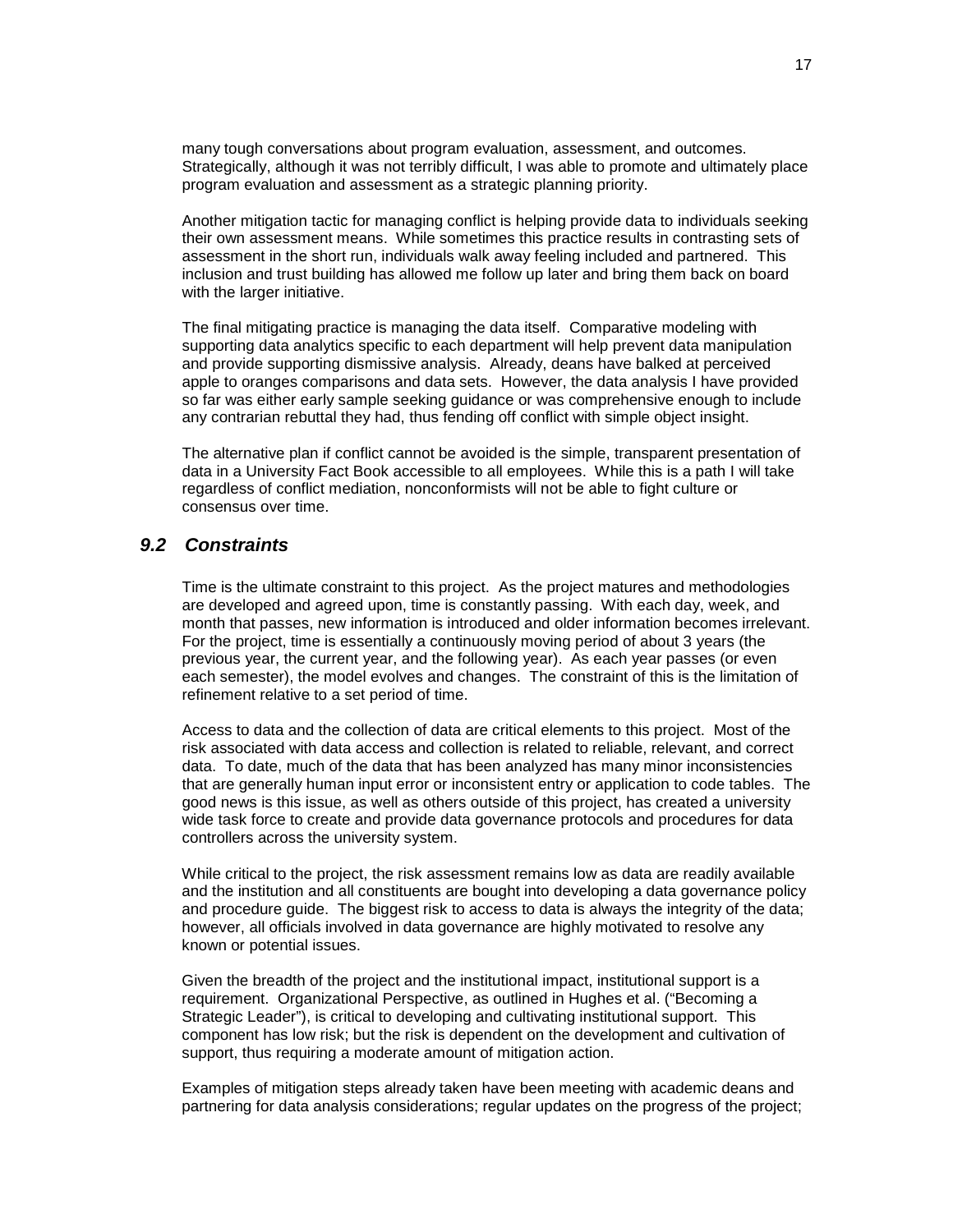providing support and quick outcomes/results for supporting analysis that may be relevant but not directly related to the project; and regular, informal meetings (over coffee) with key players to discuss perceived conflicts. These mitigation steps have proven to be highly effective so far. Additionally, listening sessions follow-up by responsive action have resulted in stronger relationships and increased political capital. Strategic leadership competencies (Organizational Influence, Collaborative Relationship Building and Acting Systematically, in addition to others) will all be important applications of project leadership and execution.

The final mitigation tactic is the current strategic planning process the institution has been conducting. Many of the analytical aspects of the project are being actively requested, organically building support for the work. Additionally, the project having the full support of the president helps remove many barriers even before they were ever encountered. Scope creep is a high-risk consideration; but with discipline and scope management, the creep can be held at bay. As discussed in Institutional Support, this project is big and has wide sweeping implications for every aspect of the university. Already, many "What ifs" have been asked and proposed as possible extensions to the project. While many of these questions are really good and deserve further exploration, they must be strategically managed and kept out of the scope of the project.

An important mitigation tactic for the managing scope is the ability to develop clear guidelines and timetables for achieving non-scope related requests. An important consideration for institutional and personal buy-in is not to quickly dismiss requests or ideas but to place them in a "parking lot" for prioritization, planning, and discussion. Dismissing an idea can begin to erode individual and eventually institutional support.

The biggest threat to scope creep is me. I tend to be naturally inquisitive and will chase a rabbit down a hole without hesitation. Constant vigilance on remaining focused is critical. One tactic I have used is to continue to ask myself how an idea supports the project and is it directly related to the success of the outcome? My salvation is for every consideration that does not make the project, it sits in a parking lot for future analysis; this potential makes me very excited!

#### <span id="page-22-0"></span>*9.3 Assumptions*

Many assumptions associated with this project, by the very nature of being "assumed," are outlined in Milestone 5 Risk Analysis. For all practical intent, these assumptions could also be considered risk factors with the premise an assumption could, in time, result in an alternative outcome. Key assumptions have been broken down into three major categories: financial, operational, and human resources.

#### Financial:

While the actual initial development of this project has little financial reliance, it is completely dependent on the ability to influence and inform the institutional strategic budget process. Primary financial assumptions include proper funding for software and systems to process and display massive amounts of data. Most of these assumptions can be counted on as they exist in the current and committed infrastructure of the university.

#### Operational:

Adoption – As the very premise of this project is founded in fiscal understanding of university operations and programs and the ability to influence and inform the institutional strategic budget process, the biggest key assumption for the entire project is the ultimate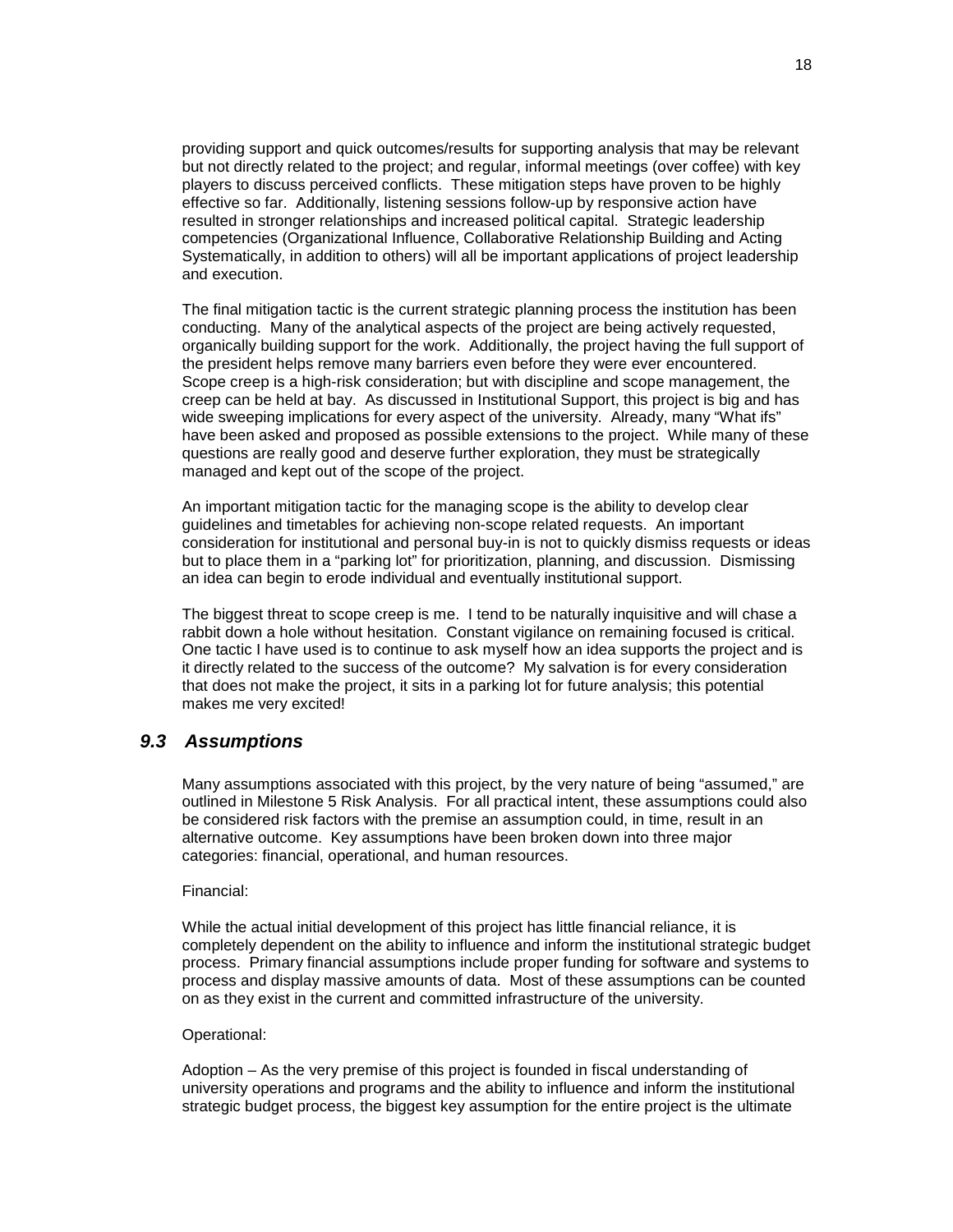adoption of the analytic modeling by senior management, middle managers, and front-line faculty and staff. The entire product of the project is built to inform strategic decision making regarding funding and organizational prioritizations. If senior managers do not make using the model a standard tactic in decision making, the project has failed. This assumption requires a great deal of development and nurturing to accomplish the end goal. Transparency and relationship building are critical. Offering opportunities for senior managers to influence and invest in the project will help increase the likelihood of the assumption coming to fruition.

Methodology Development – While not the most critical assumption, methodology development is certainly the most difficult assumption to realize. Methodology development involves a shared agreement on how each metric is created, interpreted, and used. For example, institutional overhead is a very large portion of the university operational expenses but is difficult to effectively distribute to each program. Developing the calculation for distributing overhead is complex and full of political pitfalls as each method benefits some and hurts others. Like other assumptions, transparency, inclusion, and trust are critical to realizing the assumption.

Time – Time is always a resource that is never in abundance. The assumption of time is that prioritization is given to managing the analytics and assisting in the evaluation of the change initiative as well as the strategic plan associated with the initiative. The time granted to develop the model has been integrated into daily work flow.

Human Resources:

Culture Change – Once the project is initially implemented, the lasting impact of the project will be largely dependent on the long-term shift in how the organization makes strategic decisions. Information, in any form, runs the risk of being misunderstood, too complex, or too disconnected from the practical day-to-day operations of an organization and can be relegated to a bookshelf or browser bookmark that is only looked at once or twice. Culture change is built into all assumptions in that the culture must shift to making informed decisions while minimizing assumptions.

Position Commitment – Managing the analytical dashboard and strategic initiatives associated with it will require almost full-time work. It is assumed this project will be part of at least one job description, if not supported by multiple people.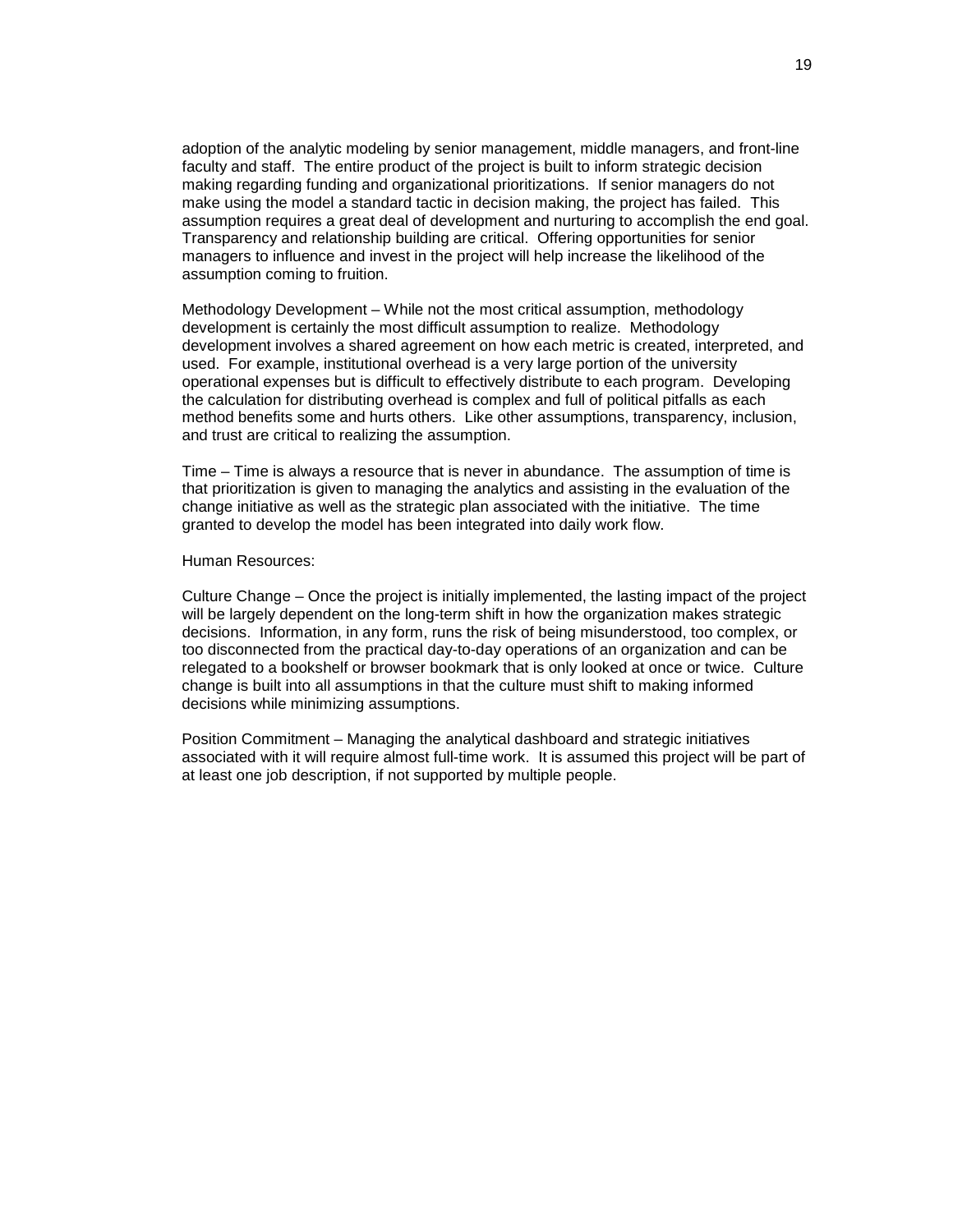# <span id="page-24-0"></span>**10 Financial Plan**

Very little, if any, costs are directly associated with this project. It is important to provide some context to this consideration. At the project's most basic foundation is simply data mining, evaluation, and presentation. While the hope is this project greatly influences financial spending, there are no direct fiscal costs associated with the work. This is greatly due to my role as a strategic planner at the university. My role includes process optimization and strategic initiatives and has regular access to senior leadership and the president at the university. While this project is part of my consultancy work for Gardner-Webb University, it is also a top priority for Wingate University. The tools needed to achieve success are provided by the university as a part of my role and are not specific to the project. The basic assumption for successful completion of the project and the elimination of direct expenses is directly tied to the job itself.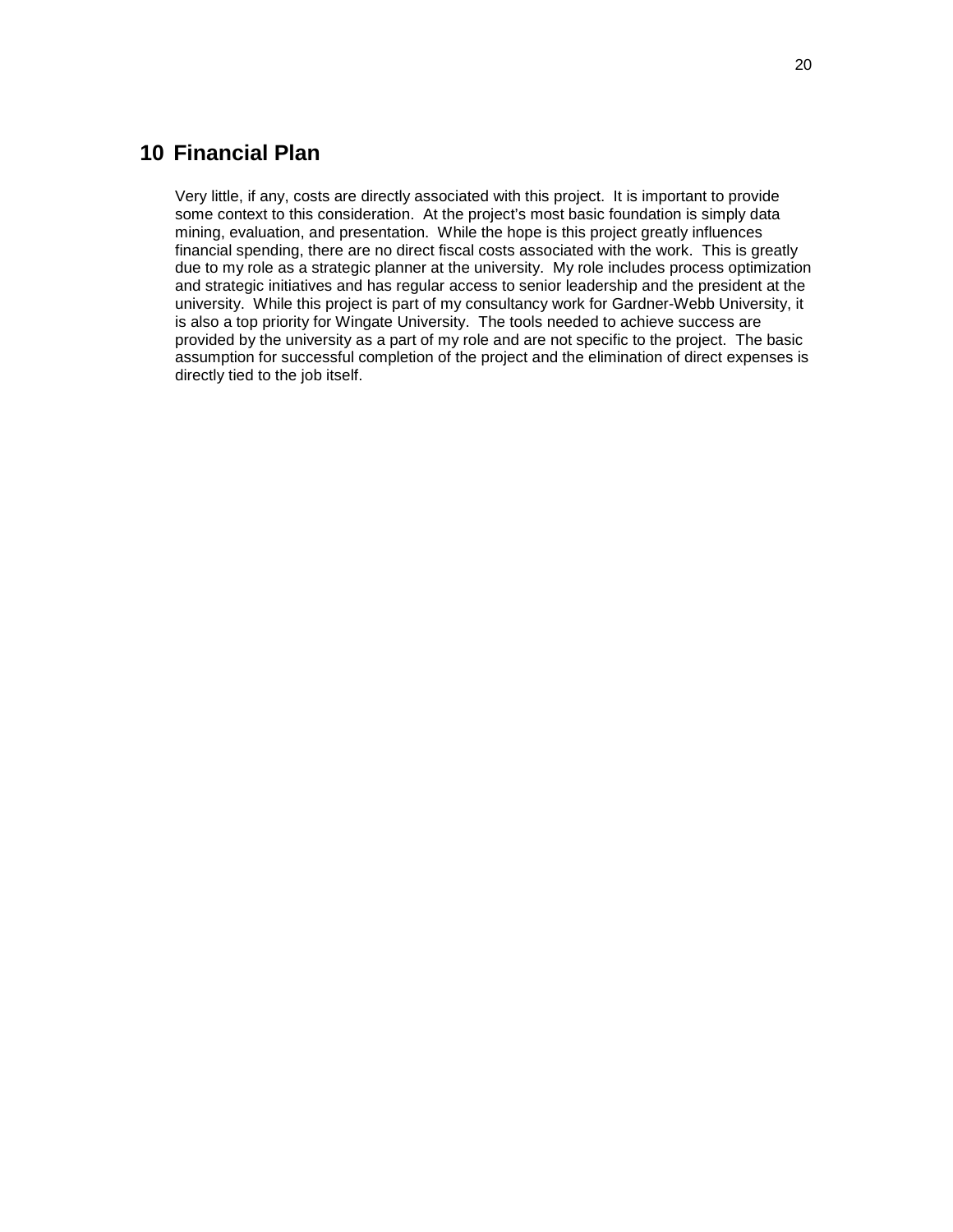# <span id="page-25-0"></span>**11 Quality Assurance Plan**

The very nature of the project could be considered the "Check, Act, Plan" stages of Deming's model. The final analytics product provides more substantive analysis for solving complex organizational programs. While the model does not provide solutions, it does provide some indication where a solution may be found and measures the results of the "Do."

It is critical that this model also be continuously tested and adjusted as the organization evolves. Technical aspects of the model can change at any time, such as tuition models, enrollment calculations, and cost distribution. However, as the model naturally seeks balance, weights must be given to values and mission-driven aspects of the organization that otherwise would be devalued by the model and made less effective by the model's natural push to become more efficient. These values and mission-driven priorities evolve, adapt, and change over time. Additionally, the matrix nature of each variable within the model must be considered as changes or balance in one area may negatively impact another.

The model below outlines the process in which the model is tested and evaluated to provide the most accurate information to the appropriate leadership.

#### **Check**

In the case of evaluating the model itself, several tools are used including the model itself. The "check" phase involves a three-step process: data acquisition, data governance, and data validation. Data acquisition involves pulling together all the necessary data variables used in the model under a unique identifier and then cross-referencing against the system for validity and accuracy. Once the data are collected, the data must be evaluated for consistency, accuracy, and equivalency. This data governance check is the most complex and time consuming. Finally, the aggregate of the data is checked for validity and accuracy against the ledger, enrollment charts, and budgets. This process can result in revisiting the data governance process until errors are resolved and the system balances.

#### Act

Once the model has been checked and balanced, the "act" phase involves pulling the data together in meaningful ways to evaluate and provide guidance for any particular problem. Measures are evaluated for validity, impact, and consistency. For example, does a change have a proportionate impact regardless of the variable or category? This test is critical to the plan and to phases as inconsistent change and impact will result in misrepresented results.

Action is also taken from the "Check" phase to modify formulas, the evaluand, and balance of the results shown. Adjustments can be made to better illustrate the appropriate value of each variable being measured. Weights and values to each of these will change over time and with change in the variables.

#### Plan

Once the model has been validated and built, the evaluator must create a test hypothesis given a set goal with assumption on the effect of value on effectiveness and efficiency. For example, if the model shows a program to operate at a net loss, the test hypothesis would be to affect the variables that contribute to the net profitability of the program, assuming profitability is the goal.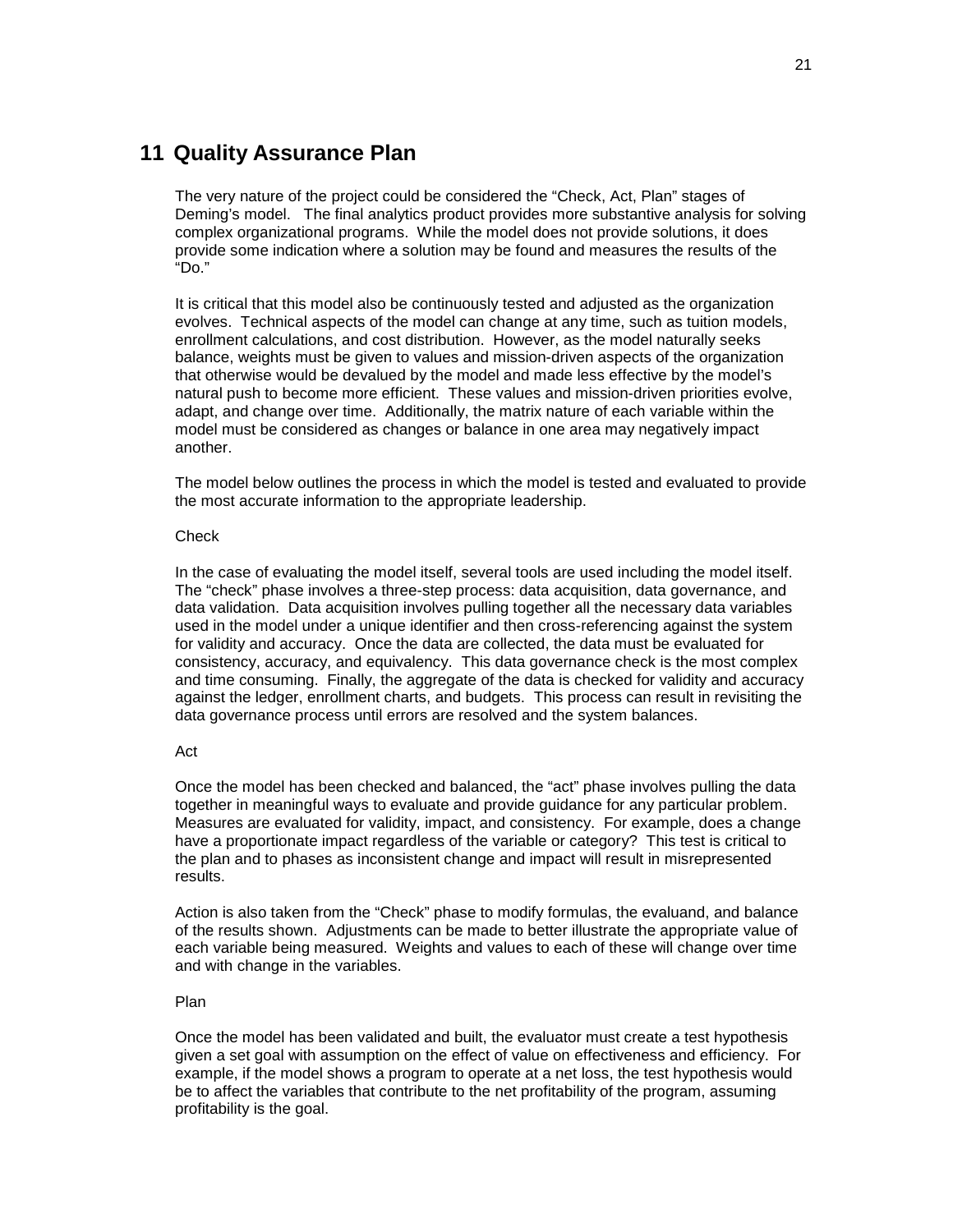The variables can be adjusted based on the hypothesis. An example of variables to change would be enrollment, faculty load, reduction in expense, increase in tuition, etc. Again, most of these variables are not mutually exclusive and are bound to each other in complex ways.

#### Do

The model will allow for the simulation of actual changes in variables. The model is limited in evaluating only the variables and their relationships that exist within the model but do not reflect relationships that are not evaluated in the model. For example, price tolerance for graduate education: The model will allow you to evaluate the effect of the change in tuition on net revenue but will not tell you if the market would tolerate any type of increase.

Running the simulation requires a significant understanding of each variable's impact on each other, and disregard for the impact will show in the "check" phase. The simulation itself is virtually instant, but the reality of the model being deployed for real problems and solutions is a full year.

#### **Summary**

Quality assurance is critical to the success of the project. As each iteration of the model develops, the model will become more complex. Additionally, given that the model must be rebuilt yearly, constant evaluation of the model must be completed for confidence assurance. Any miscalculation could result in devaluing the analytics the model provides, rendering it essentially useless. The Plan, Do, Check, Act quality assurance model allows for a uniform, replicable, and reliable system of evaluation resulting in a stronger product.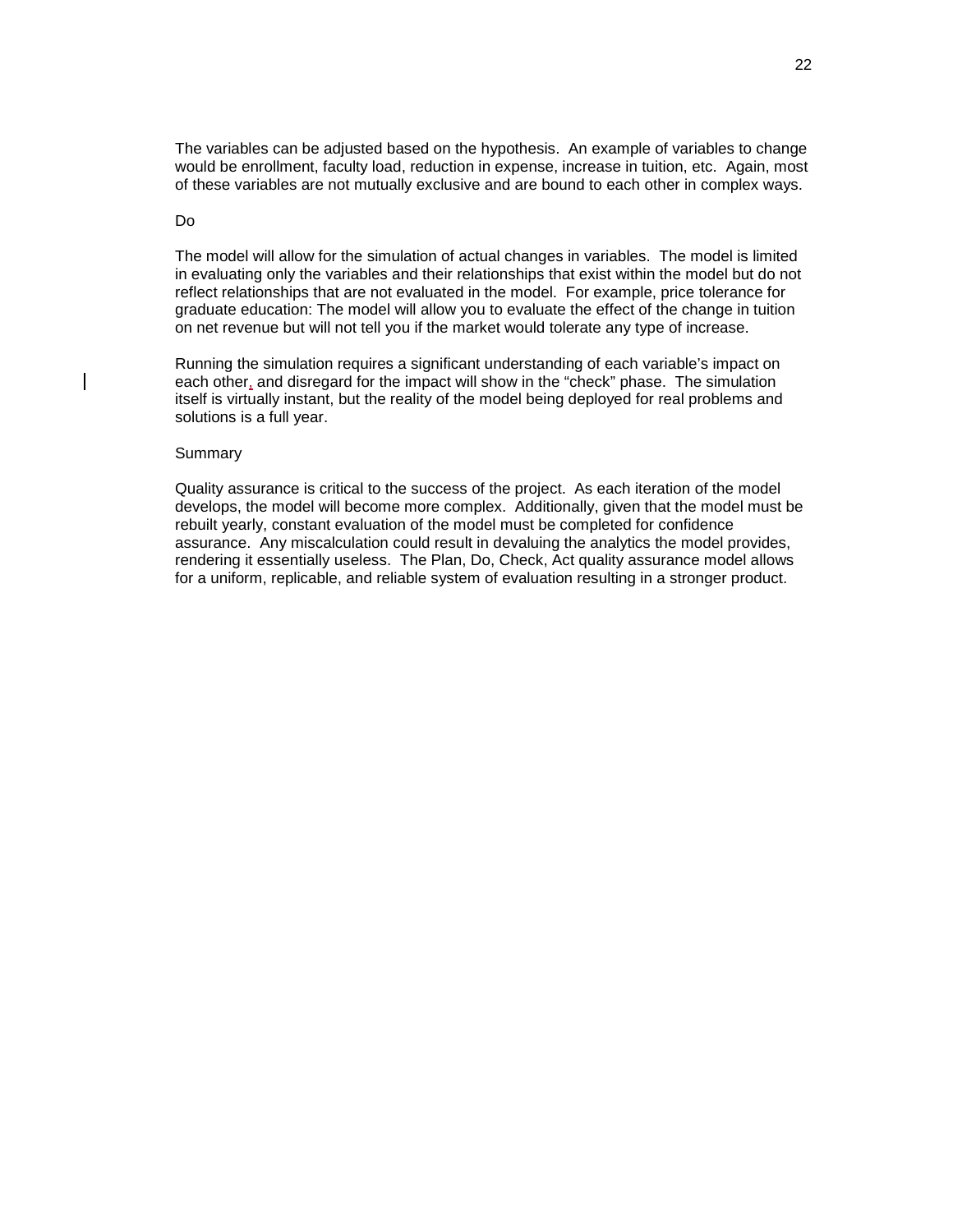# <span id="page-27-0"></span>**12 Reflection**

The project was meant to be a simple dashboard to help resolve assumptions often made of program financial performance. What resulted was a data set that changed the way we look at the entire educational model on which the university is built. While the model does not evaluate program outcomes and student learning, it does begin to illustrate market demand, pricing modeling, program overlap, and organizational and physical capacity. The model is helping the university align administrative priorities and curricular outcomes into a sustainable educational ecosystem. The impact the model has had on the university, even before completion, has been beyond simply achieving the goals outlined 3 years ago.

The challenges of the model have also had a significant impact on my professional work. One of the greatest challenges has been the adoption of the model for actionable decision making. In the face of fiscal facts, departments continue to make decisions based on assumptions and perceived value. One of the biggest risks to the model has been organizational culture and history. Culture distorts, manipulates, and creates facts to challenge or justify contrary results in the model. For example, one department's spending on financial aid had outpaced the rest of the university significantly. Regardless of the data, the argument was that the department could not complete its mission without the funds. The data illustrated the contrary. The result was a painful decision that left many employees disenfranchised. Organizational change modeling is critical to the use of the model.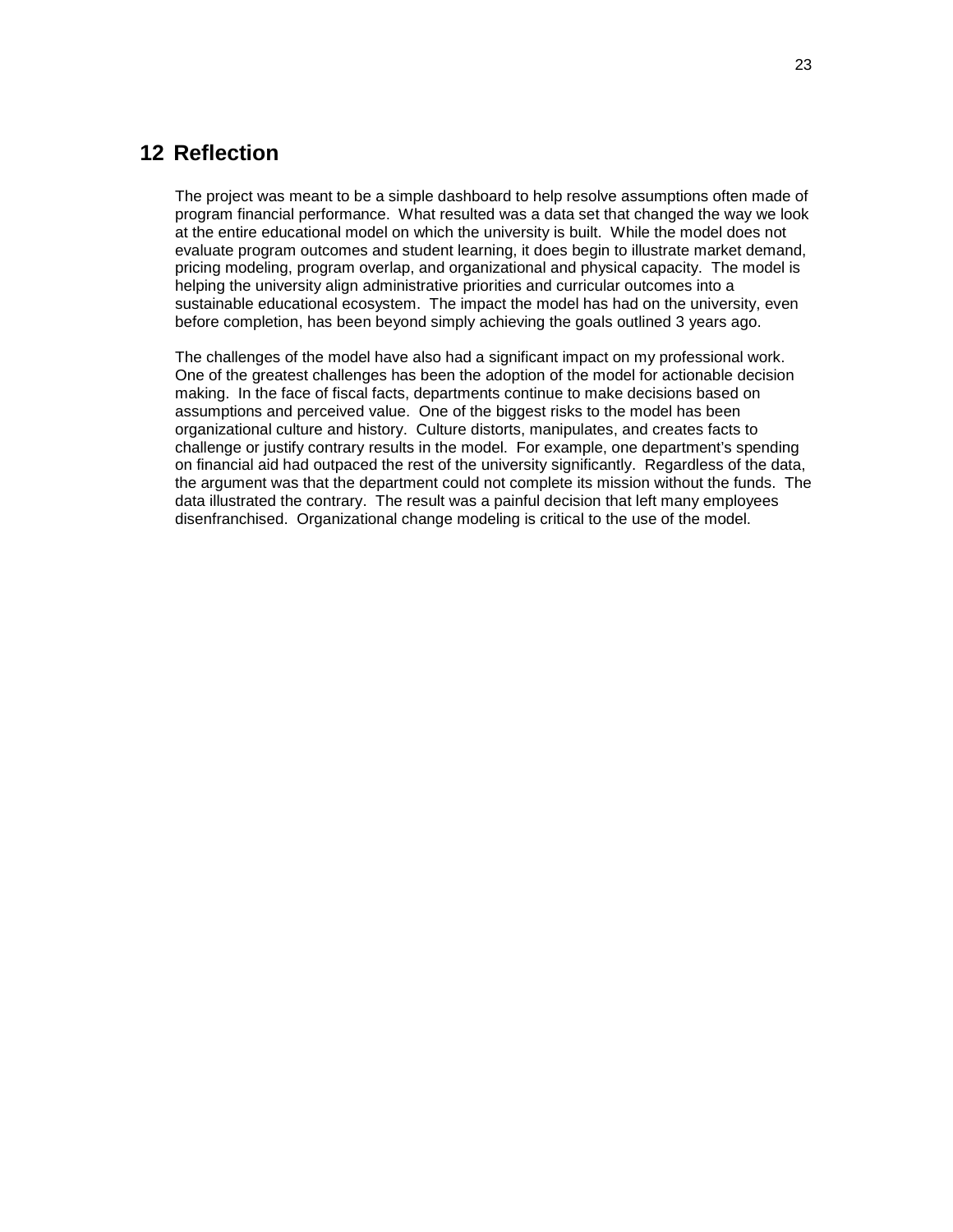# <span id="page-28-0"></span>**13 Areas for Future Study**

One of the greatest challenges of this project was managing scope creep and the alternative opportunities this model provides. One of the biggest opportunities is adding a layer of analysis that provides objective information for operational capacities. Examples of these capacities are faculty load, section size, and classroom size. The addition of this metric(s) will allow leadership to gain further perspective into where programs may need to expand the number of students or cut back on the amount of resources allocated to a program. Additionally, the model sets the stage for integration into our enrollment decision making as we can target specific growth programs or programs with capacity. The model also illustrates, but not clearly, the impact of the common curriculum on program net costing. Future study into how the common curriculum interacts with program coursework could potentially result in significant gained efficiencies in capacity and cost to teach a student.